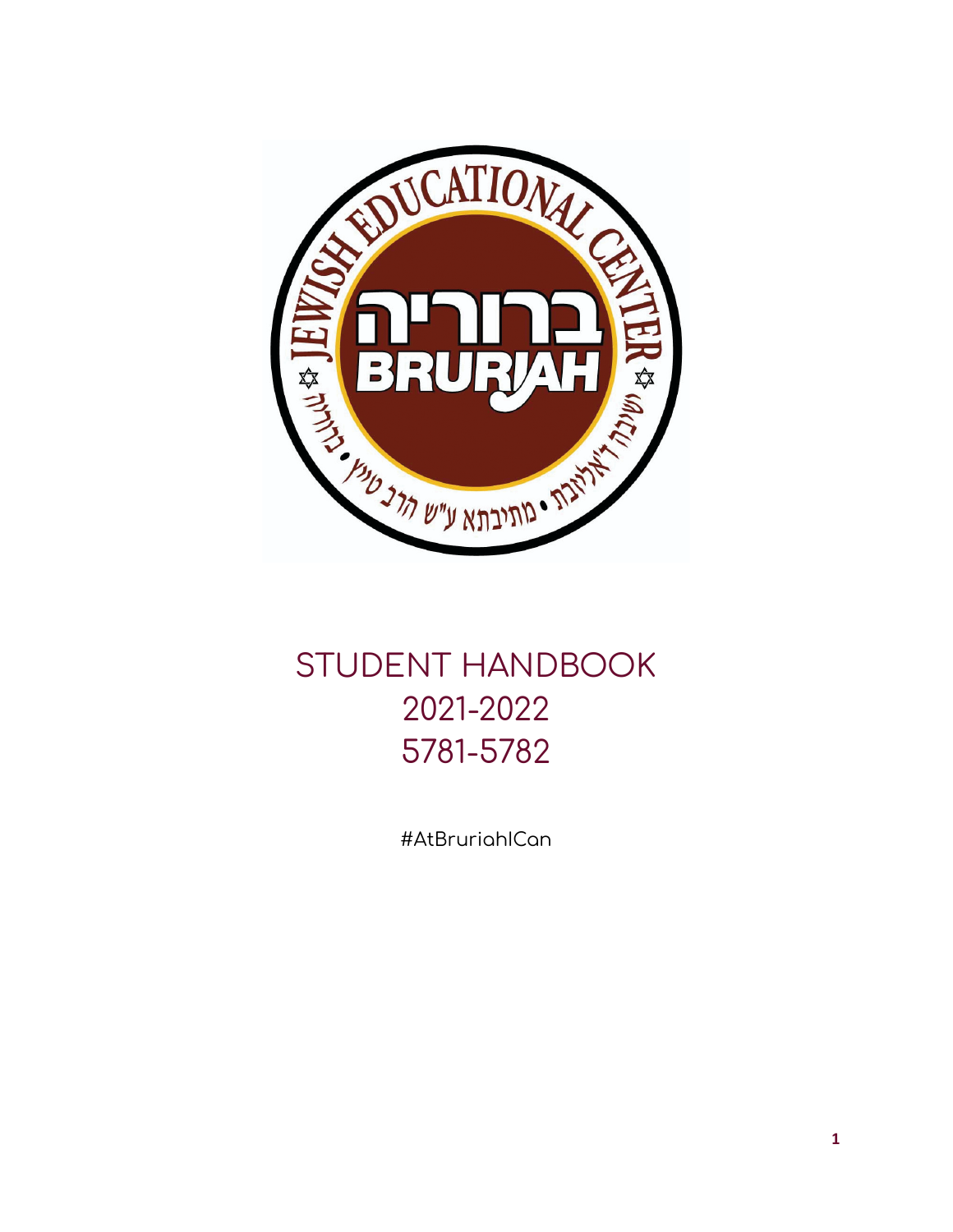#### Welcome to Bruriah!

We are so happy that you are part of the Bruriah family and we cannot wait for an amazing year of personal, spiritual, academic, and social growth. Bruriah is dedicated to helping you achieve excellence in both *limudei kodesh* and general studies. Our goal is to infuse our students with a love of learning, promote scholastic and individual achievement, and foster intellectual and personal growth, helping you achieve your personal best.

At Bruriah, we are privileged to have one of the best teams in Jewish education serving you every day. Never feel like you are alone. Our faculty, administration and guidance staff are here to help you every step of the way.

In this handbook you will find some policies and procedures that will help you make the most of your Bruriah experience. If after reading this Handbook you have any questions, please do not hesitate to ask. You can always reach out to your grade advisor or school office and we will be happy to guide you further. We have included a list of contacts on the following page to help you get started.

Looking forward to an incredible year!

**Mrs. Esther Eisenman**, Principal **Dr. Bethany Strulowitz**, Assistant Principal HS **Mrs. Rhonda Weinraub**, Director of Educational Services **Mrs. Shira Somerstein,** Coordinator of Guidance **Mrs. Yael Bleicher**, Director of Student Life and Activities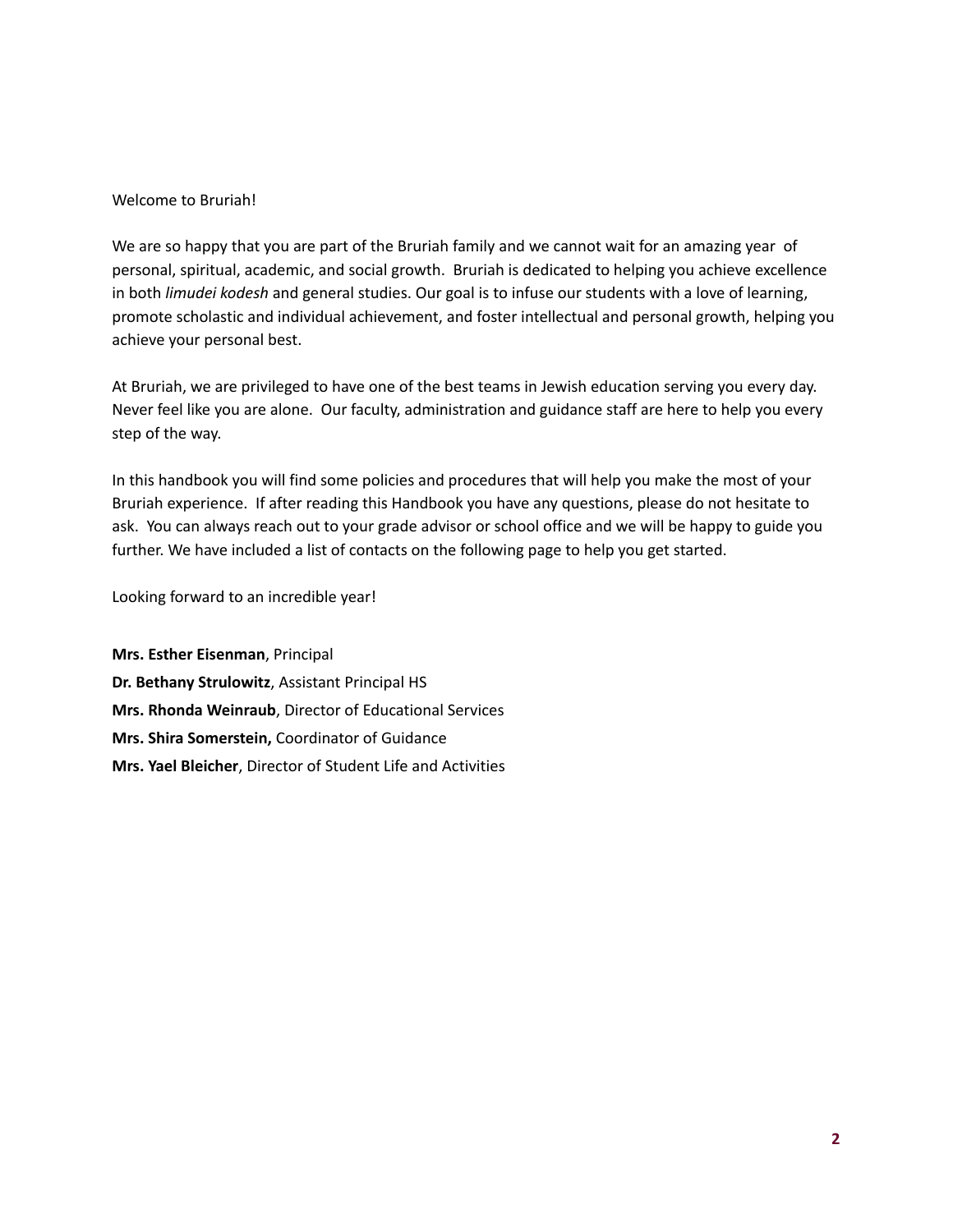# **Whom to Contact**

#### Leadership Team

**Mrs. Esther Eisenman**, Principal entertainment extends the extendion of extending the extendion of the extendion of the extendion of the extendion of the extendion of the extendion of the extendion of the extendion of the **Dr. Bethany Strulowitz**, Assistant Principal HS [bstrulowitz@bruriah.org](mailto:bstrulowitz@bruriah.org) **Mrs. Rhonda Weinraub**, Director of Educational Services [rweinraub@bruriah.org](mailto:rweinraub@bruriah.org) **Mrs. Shira Somerstein,** Coordinator of Guidance subsequent [ssomerstein@bruriah.org](mailto:ssomerstein@thejec.org) **Mrs. Yael Bleicher**, Director of Student Life and Activities *ybleicher@bruriah.org* **Dr. Shira Hammerman**, Director of Professional Development [shammerman@thejec.org](mailto:shammerman@thejec.org) **Mrs. Yael Baker,** Admissions and the metal [admissions@bruriah.org](mailto:admissions@bruriah.org)

#### Office Staff

Mrs. Syndi Romanoff and a state of the state of fice@bruriah.org Mrs. Molly Rothstein and a state of the [office@bruriah.org](mailto:office@bruriah.org)

#### Grade Advisors

9th Grade - Mrs. Tamar Kaminetzky, Ms. Rena Witkin 10th Grade - Mrs. Hadassah Feinsod, Mrs. Talia Kronenberg 11th Grade - Mrs. Bracha Avraham, Mrs. Amy Tropp 12th Grade - Mrs. Bracha Avraham, Mrs. Shuli Fuchs, Mrs. Yehudis Levin

## Mechanechet

Mrs. Yael Kaisman

#### Important email addresses for **day to day matters**:

- For **absences,** email [attendance@bruriah.org](mailto:attendance@bruriah.org)
- For **early dismissal**, email [office@bruriah.org](mailto:office@bruriah.org)
- **•** To receive a transcript, email [collegeguidance@bruriah.org](mailto:collegeguidance@bruriah.org) two weeks prior to the deadline
- For questions about a **busing concern**, email [rniren@thejec.org](mailto:rniren@thejec.org) and [office@bruriah.org](mailto:office@bruriah.org)
- For **general questions**, email [office@bruriah.org;](mailto:office@bruriah.org) the email will be forwarded to the correct party if necessary

**All faculty and administration can be contacted at their school email: FirstInitialLastName@bruriah.org ex:** [bstrulowitz](mailto:bstrulowitz@bruriah.org)**@bruriah.org**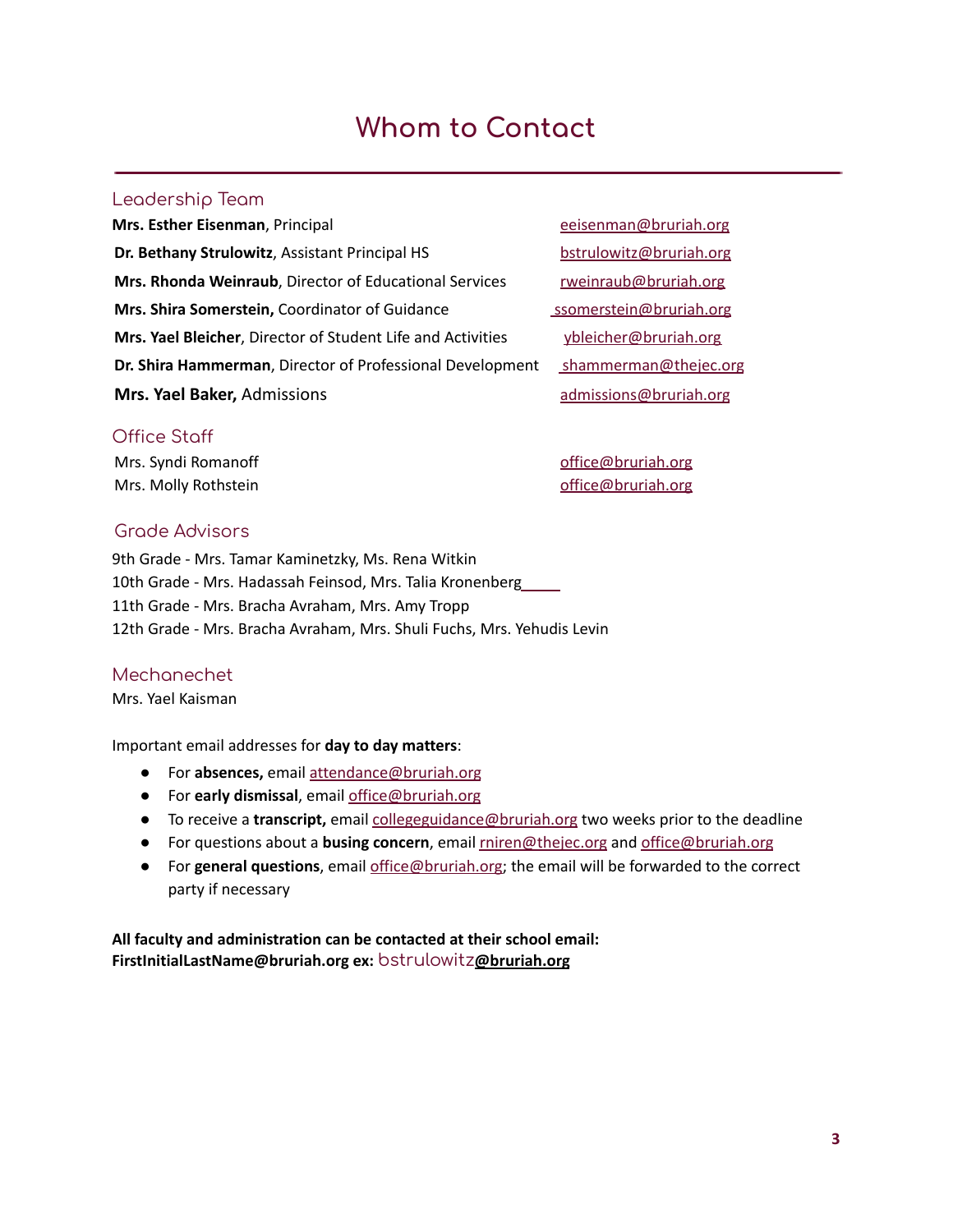# **Faculty**

Ms. Tamar Abikzer Mrs. Bracha Avraham Mr. Aryeh Barasch Mrs. Sara Ben-Shabat Mrs. Shterna Bloch Mrs. Natalie Buchsbaum Rabbi Eli Cohen Mrs. Erica Engel Dr. Bracha Erblich Mrs. Hadassah Feinsod Mrs. Tirza Fine Ms. Elisheva Friedman Mrs. Shuli Fuchs Ms. Chevi Garfinkel Rabbi Chayim Gerson Rabbi Zev Goldberg Dr. Melanie Gottdenger Mrs. Osnat Grund Rabbi Judah Isaacs Mrs. Jani Jonas Mrs. Yael Kaisman Mrs. Tamar Kaminetzky Mrs. Tova Koenigsberg Mr. Moshe Korbman Rabbi Yoni Korbman Mrs. Osnat Kot Mrs. Talia Kronenberg

Mrs. Yehudis Levin Ms. Dena Lichtman Mrs. Shoshana Margulies Mrs. Chana Mayefsky Rabbi Steven Miodownik Ms. Dassie Okin Mrs. Margueya Poupko Mr. Mason Resnick Ms. Barri Rifkin Ms. Susan Rifkin Mrs. Esther Rosenbaum Mrs. Orit Schnur Mrs. Meryl Silver Mr. Moshe Silverman Mr. Daniel Sosnowik Mr. Shimon Steiner Mrs. Rachel Stern Mrs. Chaya-Ettie Stewart Mrs. Shira Strong Mr. Chayim Tauber Mrs. Amy Tropp Ms. Christine Tucker Mrs. Nina Vaykhanskaya Ms. Rena Witkin Ms. Yocheved Yanofsky Mrs. Rachel Zylberman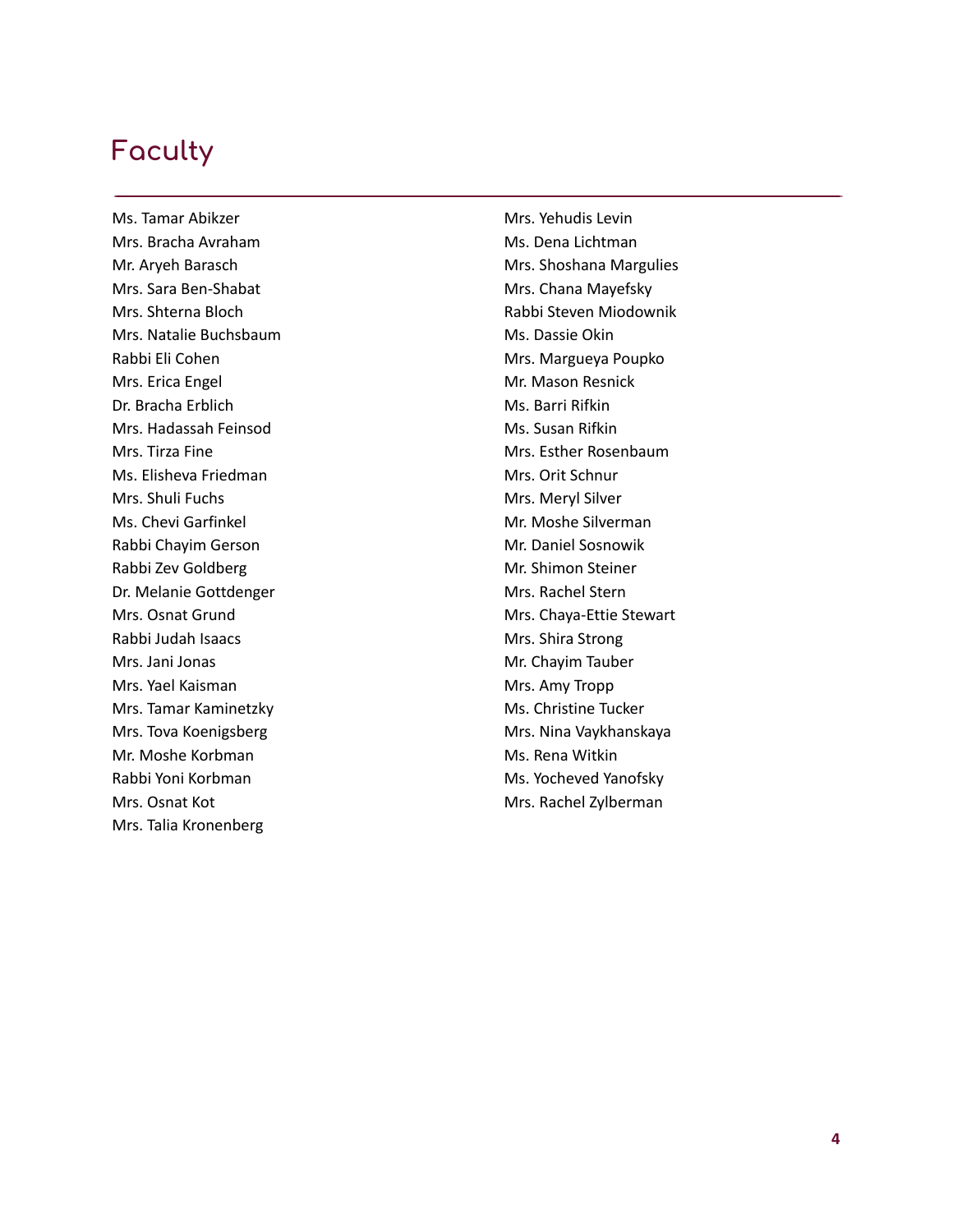# **Bruriah Mission Statement**

Bruriah is dedicated to enriching the lives of our students, supporting their personal development and inspiring them to lead meaningful Torah lives. Bruriah students achieve excellence in limudei kodesh, general studies and middot in a warm and caring environment.

Through formal and informal educational experiences, Bruriah promotes personal and academic growth in Torah and all areas, supporting and challenging each student to excel at her level. By fostering a love of learning and personal connection, our students develop an appreciation of Torah and halacha, as we explore and model real world applications of our timeless values.

Bruriah instills students with the confidence they need to achieve their dreams and become leaders in life. Bruriah graduates are prepared to embrace the opportunities of today's world and confront its spiritual and professional challenges. Bruriah is committed to maintaining a safe and wholesome community shaped by Torah values.

The development of proper midot is a core value of the Bruriah experience. This is expressed through humility and temperance in speech, lifestyle, and conduct as well as through the appreciation, respect and understanding of others.

Recognizing the historic, national and spiritual significance of the State of Israel, Bruriah students develop an attachment to Israel and its people as well as a sense of shared responsibility and destiny.

Bruriah practices a merit-based admissions policy, seeking motivated students looking to be challenged intellectually and inspired spiritually in a vibrant environment, and who will contribute positively to our school family and culture.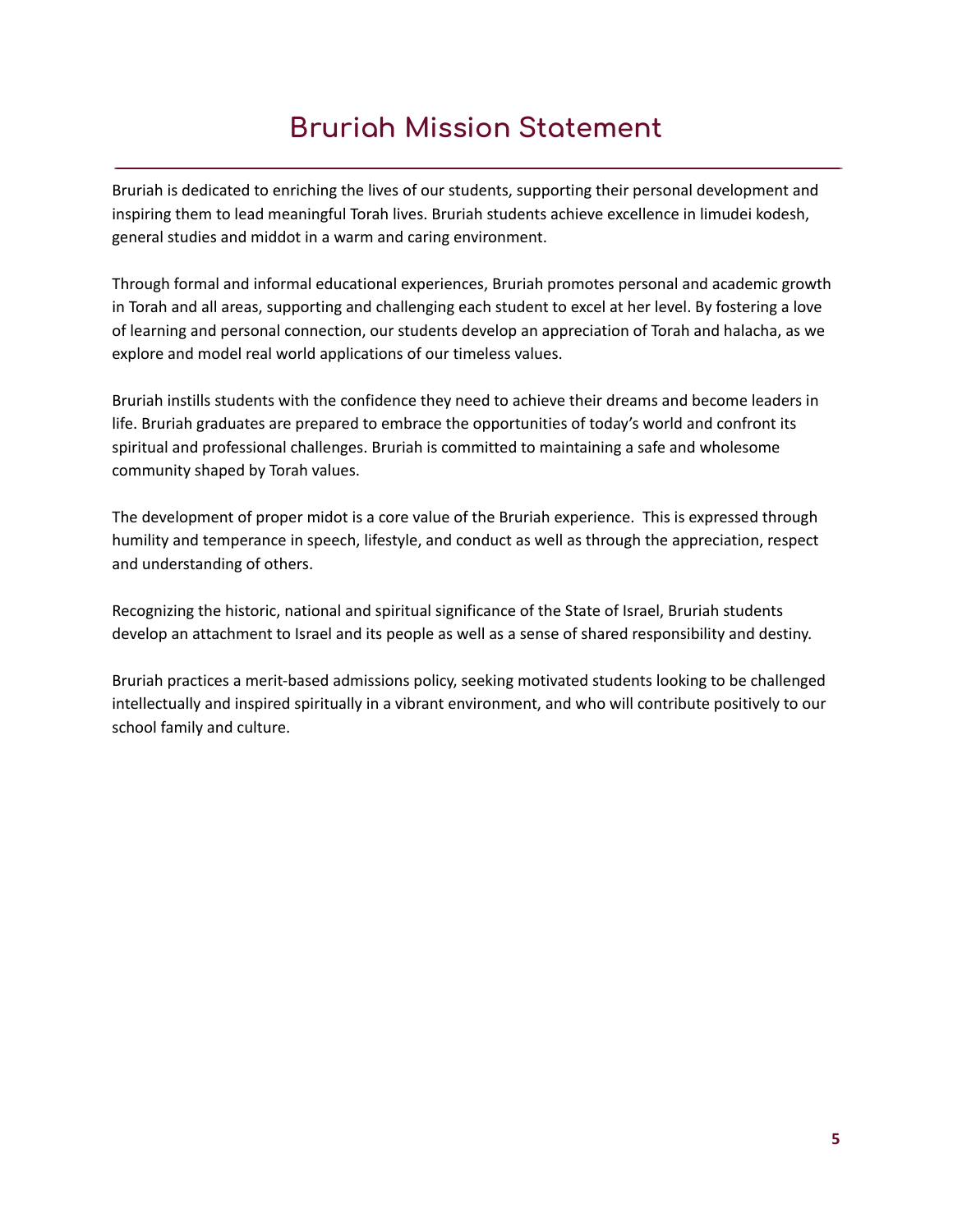# **THE SCHOOL DAY**

#### ARRIVAL

The school day begins with tefillah at 8:30 AM. Tefillah is followed by time for breakfast and classes begin at 9:20 AM M-Th and 9:35 AM on Friday. Students arriving after 8:30 AM should go straight to davening.

Seniors who drive to school should leave home early enough to allow time for traffic and finding parking. Seniors arriving late repeatedly may forfeit their driving privileges. The Bruriah parking lot is reserved for faculty and visitors.

#### **DISMISSAL**

Dismissal is at 5:10 PM M-Th and at 12:42 PM on Friday. No students should remain in the building after 5:30 PM on M-Th and 1:15 PM on Friday unless they are staying for a special school-run program, practice or rehearsal.

## TEFILLAH

At Bruriah, Tefillah is an incredible experience that is both deeply personal and communal. At Bruriah, students grow in their connection with Hashem over time and their Tefillah develops concurrently.

Each student should have her own siddur. Electronic devices, even those with siddur apps, are not permitted out during Tefillah. Gum, food, schoolwork or other distracting items may not be brought to Tefillah. Meetings or discussions with teachers should not be scheduled during Tefillah.

Tefillah attendance, lateness and decorum are graded and reflected on the report card. Students should sit in their assigned Tefillah seat to be marked present. If a bus arrives late, students should daven before proceeding to class.

If a student regularly is unable to finish davening and be in class on time, we encourage the student to speak with her Rabbi or teacher to determine which tefilot can be said before school.

Hilchos Tefillah require that one use the bathroom before davening, and we expect few of those visits during Tefillah.

## MEALS

Bruriah partners with a local company that offers a daily hot lunch and salad program. Information about the lunch program and supplemental milk orders is distributed prior to the academic year.

Students eating a meat lunch should have a discernible separation between their plate and eating surface; paper mats are available in the lunchroom. When eating, please keep our classrooms and common areas neat and clean.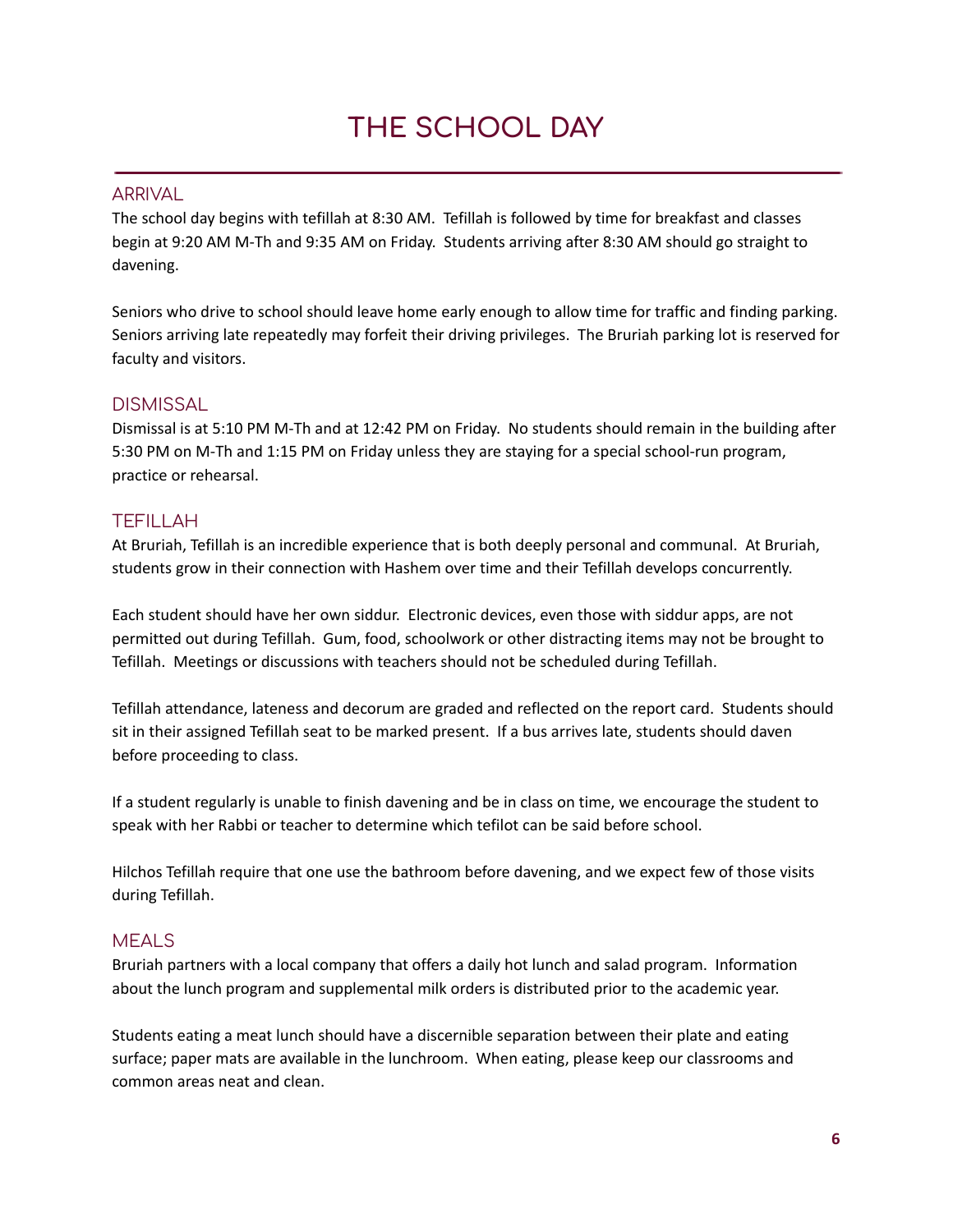Students who order food from an outside vendor for delivery should arrange to receive their order before AM1 begins.

We are a nut-free facility.

#### TRANSPORTATION

Bruriah proudly hosts students from over two dozen communities and our geographical diversity is a hallmark of the Bruriah experience. Behavior on the ride to and from school should reflect our values. Please extend fellow passengers proper courtesy. Conversations should be appropriate and held at a modest decibel level. Music and other electronic media should be played over earphones and not broadcast openly. Students who fail to promote Bruriah's values while riding shared transportation may be asked to find alternative travel means.

Students wishing to travel on a different bus must receive permission in advance.

## ATTENDANCE POLICY

Students learn best when they are in school. Consistent attendance and timeliness is expected. When illness or family obligation may keep a student from school, parents should call 908-280-6400 or email [attendance@bruriah.org](mailto:attendance@bruriah.org) before 8:30 AM on the morning of a student's absence. Students may not make this communication themselves. If no call or email is received, absence will be recorded as "unexcused."

In general, routine medical appointments, personal business, and family occasions should be scheduled outside of school time. Planned absences for any reason should be discussed with an administrator before the date of the absence.

To ensure student safety, we may call home to verify student absence.

Students absent more than 12 days in a year may be unable to participate in school teams or G.O. / Committees. Students absent more than 18 days may not receive credit for the school year. Absence due to prolonged illness is addressed individually and parents should reach out as early as possible in such circumstances.

Part of student development is the cultivation of individual responsibility. Students are responsible to make up all assignments, notes, projects, and assessments missed during an absence. Teachers and grade coordinators are available to help. Makeup tests are administered during a designated time. Missed quizzes are generally made up during the regularly scheduled class period. Students may not miss another teacher's class to take a missed assessment.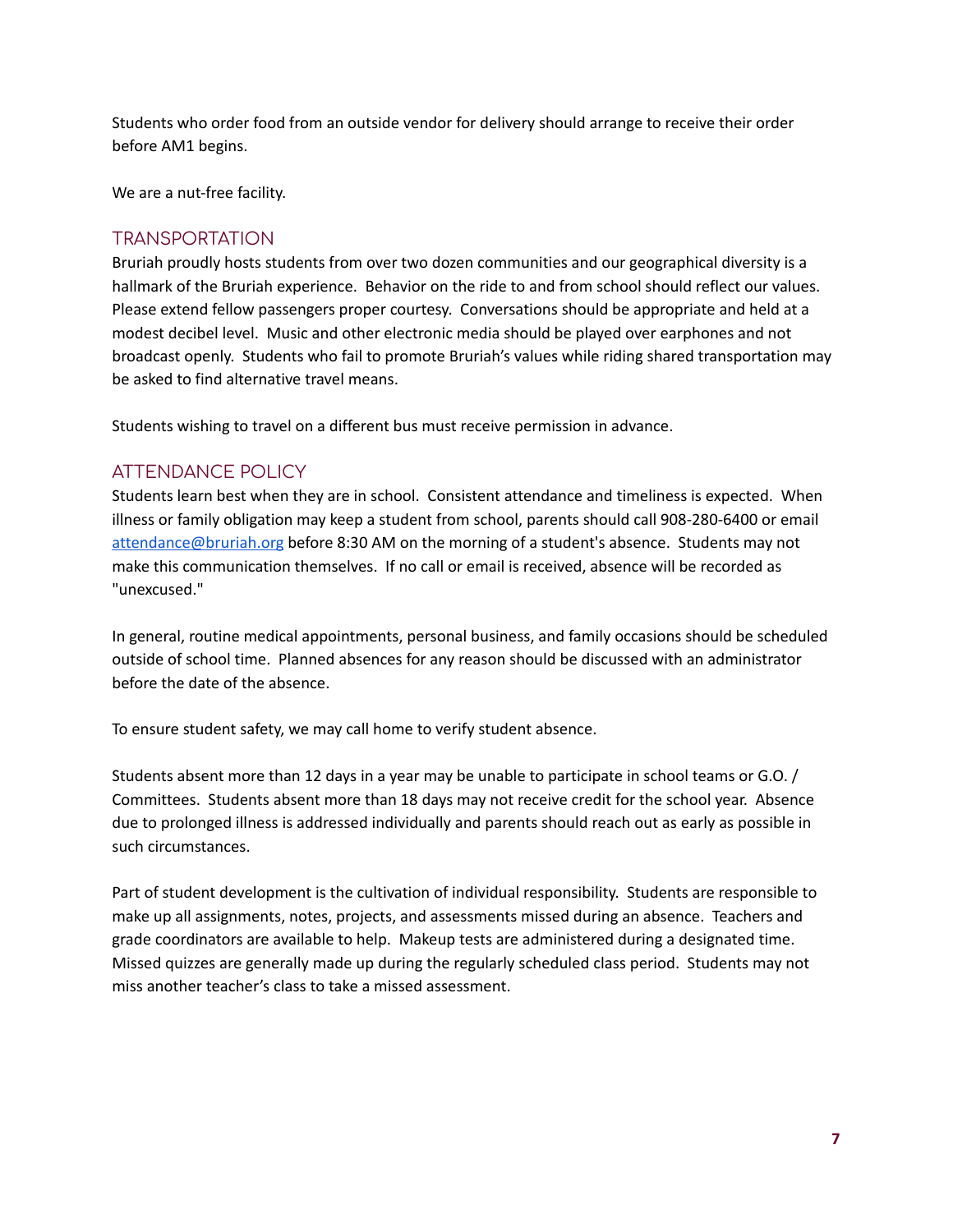## ILLNESS IN SCHOOL

Students who become ill in school should report to the nurse's office. If a parent needs to be contacted, the nurse or school office staff will do so. If a student is too ill to complete the day in school, parents should arrange to transport the student home, and sign the student out.

## LEAVING SCHOOL EARLY

If a student must leave school before dismissal, parents should inform the office. When the ride has arrived, parents should call the office and we will arrange for the student to leave class. We ask that parents not call or text students during the school day. If someone other than a parent is picking up a student from school, parents should email [office@bruriah.org](mailto:office@bruriah.org) with detailed information, including the individual's name, cell phone number and car model. If a student will be traveling on their own, parents should email detailed information and consent for the student to "take public transportation/car service, unaccompanied by a supervising adult, during school hours."

Students may not get rides with faculty.

#### **TIMELINESS**

Students should be in school on time. Students arriving late should sign in at the guard's desk.

Teachers will take attendance at the beginning of each period and latenesses will be recorded on a student's 360 account. If a student believes she has received a late or absence notation incorrectly, the student must inform Ms. Tucker within 1 school day of the incident. An unexcused late will result in one point off the report card grade.

#### MISSING CLASS

Missing a class without permission (cutting) results in a three point deduction on the report card. Missed classes are recorded on a student's 360 account. If a student leaves class for 15 minutes or more, a teacher may mark it as missing class without permission. Cutting class three times may result in suspension.

Students are not excused from class to work on extra-curricular activities or meet with faculty members without permission in advance from the teacher of the class being missed.

#### FAMILY TIME

Family time is central to healthy development. Whether a simcha or a vacation, time spent with family provides students with emotional nourishment. These occasions however, should not detract from participation in school. Plans should be made in accordance with the school calendar and students should not miss classes, exams or programs nor may they take an exam, midterm, or final earlier because of such plans. In the event of any protracted absence or missed exams due to family time, please notify the office as soon as the conflict arises.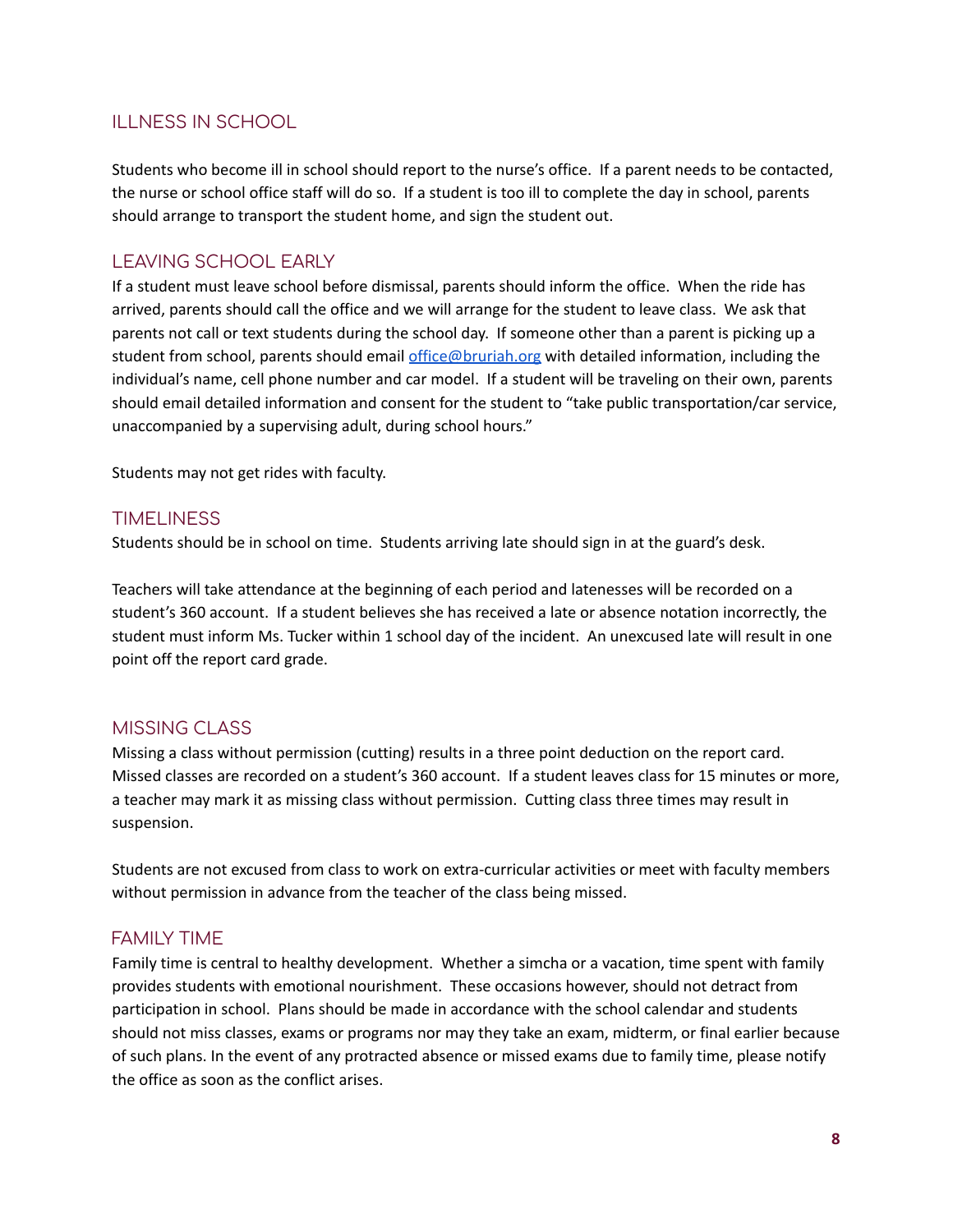# LEAVING SCHOOL GROUNDS

For safety, students are not allowed off Bruriah grounds during the school day unless granted permission from an administrator and signed out by a parent. Leaving school grounds without permission may result in suspension.

Seniors are allowed off grounds during lunch and free periods but must sign out and in on the senior sign-out sheet at the security desk. Senior drivers and passengers must file parent-signed permission slips to drive during these periods. Seniors are expected to return on time for class, and traffic is not a valid reason for tardiness.

Students off school grounds during the school day must adhere to school standards.

## CLOSINGS

In the event of an unscheduled school closing, an email or text alert will be sent through the Ruvna alert service using the cell numbers and email addresses provided to us at the time a student is registered for school.

# VISITORS

We love welcoming visitors and guests to Bruriah. To ensure visitors enhance our overall atmosphere, we ask that all visitors, including parents and graduates, schedule their visit with the office in advance. When arriving, visitors should sign in with security and not enter the building unless accompanied by a staff member.

When visiting Bruriah, we ask that visitors conduct themselves in a manner consistent with Bruriah's values and dress in accordance with the Bruriah dress code.

Students may not bring friends from other schools to visit during school.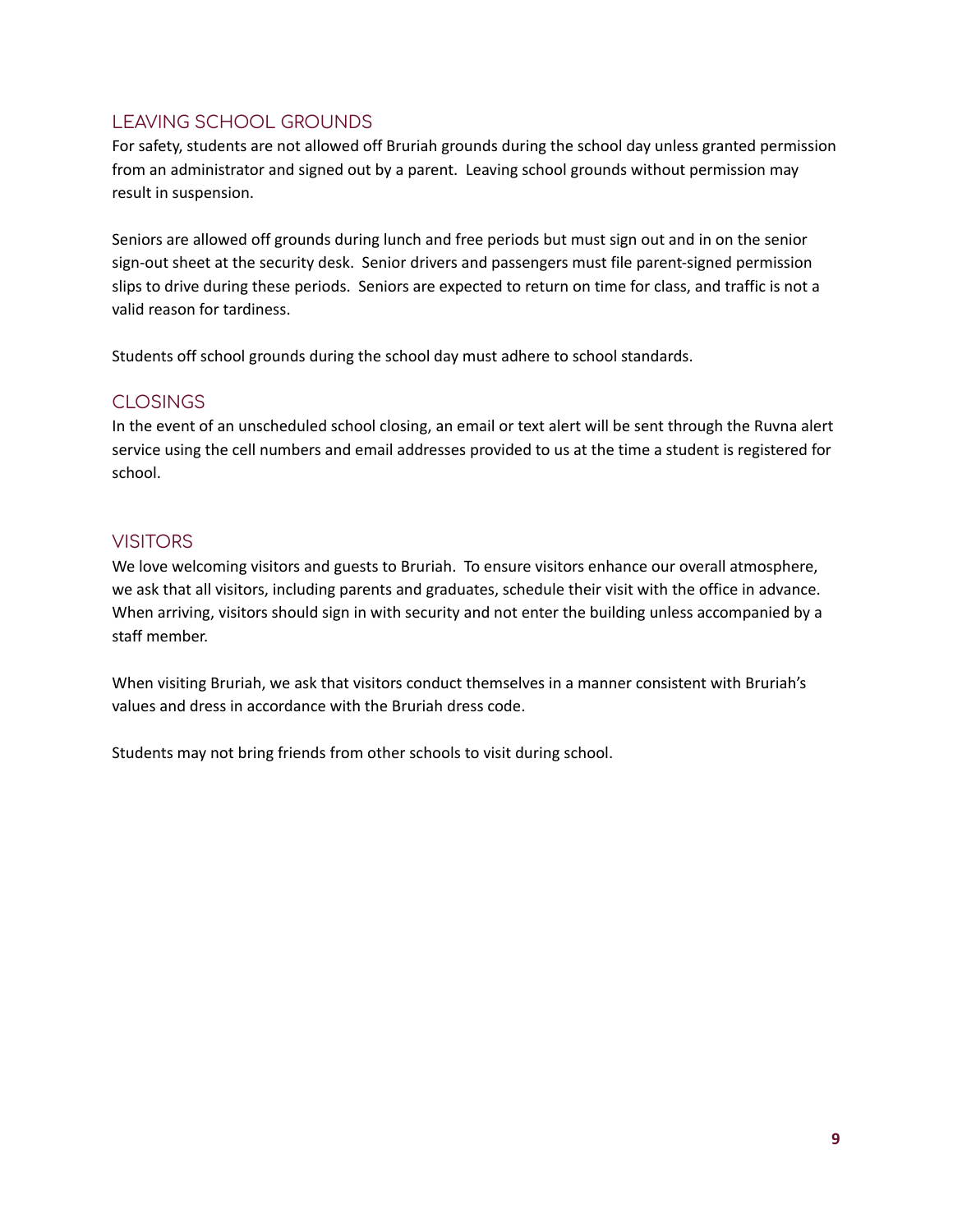# **INFORMATION TECHNOLOGY**

## ACCEPTABLE USE POLICY

Bruriah offers many technological resources to promote educational excellence. Use of Bruriah's technology and services is contingent on compliance with our Acceptable Use Policy. Internet access and email accounts provided by the school are intended for educational use, instruction, research, collaboration, and other school purposes.

Users may not engage in any of the following activities when in school or using Bruriah's systems:

- Downloading large files (over 50MB).
- Streaming video for personal use.
- Causing or permitting material protected by copyright, trademark, or confidential data to be uploaded, published, broadcast or shared.
- Using the internet for financial or commercial gain.
- Downloading or distributing illegal content.
- Gaining or attempting to gain unauthorized access to school systems, or any third party computer system.
- Engaging in criminal or other unlawful activity.

No profane, abusive or impolite language should be used to communicate, nor should materials be accessed which are not consistent with Bruriah's values, rules and norms. Should students encounter such material inadvertently, they should report it to their teacher immediately.

Any form of bullying, including cyberbullying, will not be tolerated. Any recording, photographing, or harassing of another student so as to compromise her privacy, dignity, or safety, without her consent will be treated as bullying. All students are entitled to expect an environment of safety and respect at school.

Downloading or installing software onto any school device without permission is prohibited.

Bruriah has access to all information on school devices and network, as well as any data stored within school issued accounts, including Google.

## STUDENT EMAIL ACCOUNTS

Bruriah students are assigned a school email address and are provided login and password information at Orientation. Students should check their school email account daily to receive important school-related information. Email communication between administration, faculty, and students should take place via school accounts only.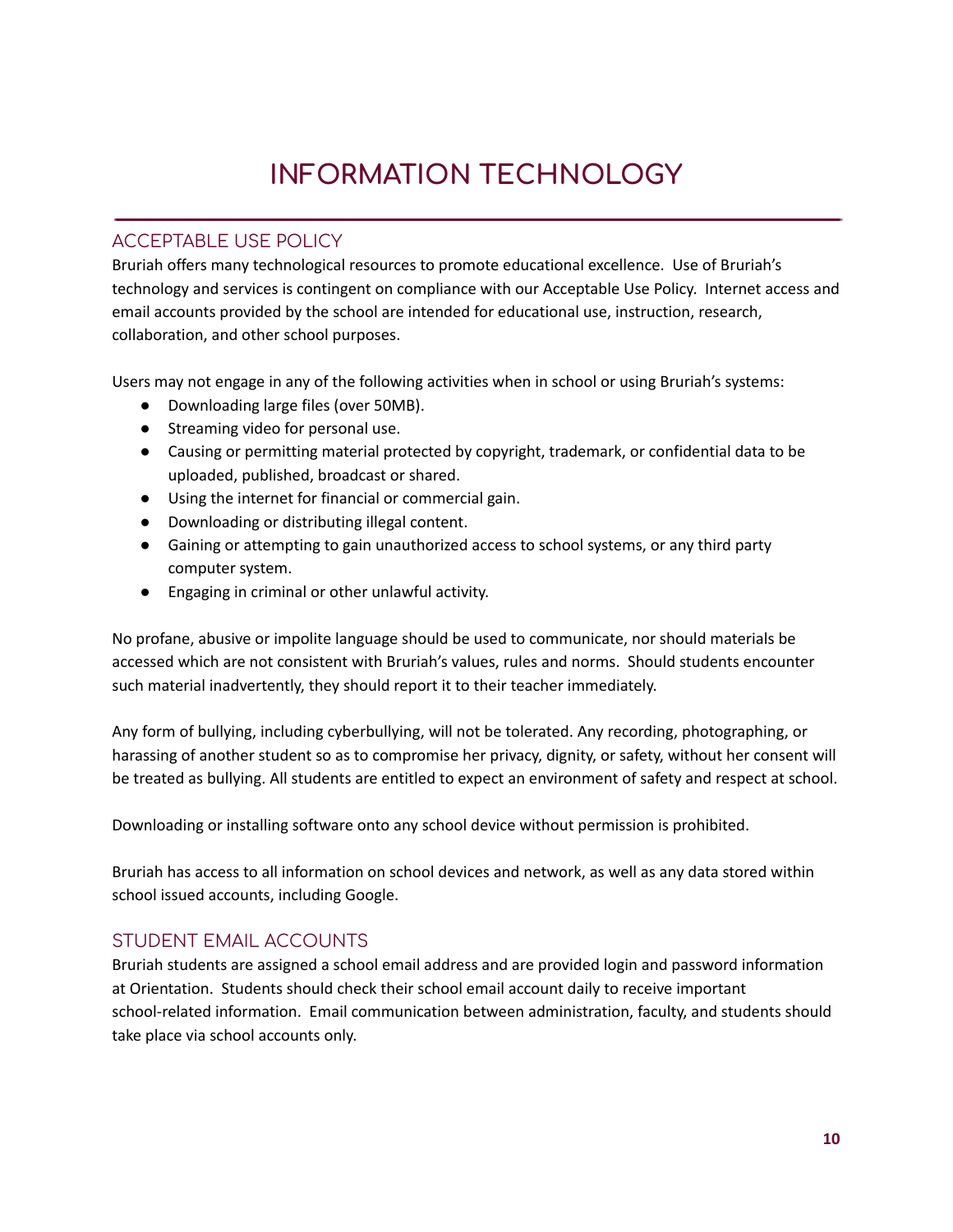## GOOGLE CLASSROOM

To foster greater communication between teachers, parents and students, Bruriah utilizes Google Classroom. Assignments and due dates are posted on Google Classroom. Students should check their Google Classrooms regularly to monitor work and assignments. Google Classroom can be accessed on the web [classroom.google.com](http://classroom.google.com) or by downloading the app from the App/Play Store. In order to access Google Classroom, a student must be logged into her school email address.

## STUDENT ELECTRONIC EQUIPMENT

Learning to balance the use of technology in our lives is important. Cell phones, smartwatches, tablets, laptops, and other technology can become serious distractions in school and can prevent us from cultivating a positive school community. Therefore, devices should not be used during the school day except at permitted times and permitted purposes.

Cell phones and communication devices may only be used during lunch and after dismissal. Each student will place her cellphone in the pocket with her name prior to tefillah. Cell phones will be returned at lunch, collected after and returned to students at the end of the school day.

Cell phones seen or heard at other times will be confiscated for the duration of the school day to be picked up at the office at dismissal.

Students with an educational accommodation to use technology may use their school-provided Chromebook for classwork with the teacher's consent. Other students may also use school-provided devices for classwork whenever a teacher requires its use.

To contact a student during the school day we ask that parents call the office. Students who need to call a parent during the day may use the office phone to do so.

We strongly recommend that parents monitor their daughter's cell phone use to ensure that all her online activities comport with family and school values.

## REQUIRED DEVICES

Students are required to bring headphones to all classes in the event the teacher requires its use. Students without headphones may borrow them from the office. Students without headphones in class will be marked absent.

## USING SCHOOL PROPERTY AND EQUIPMENT

Please ensure that school computers, Chromebooks, SmartBoards and other learning tools are treated with care. Students are not permitted to use school equipment for personal needs. Classroom technology is to be used by teachers or students working under teacher direction.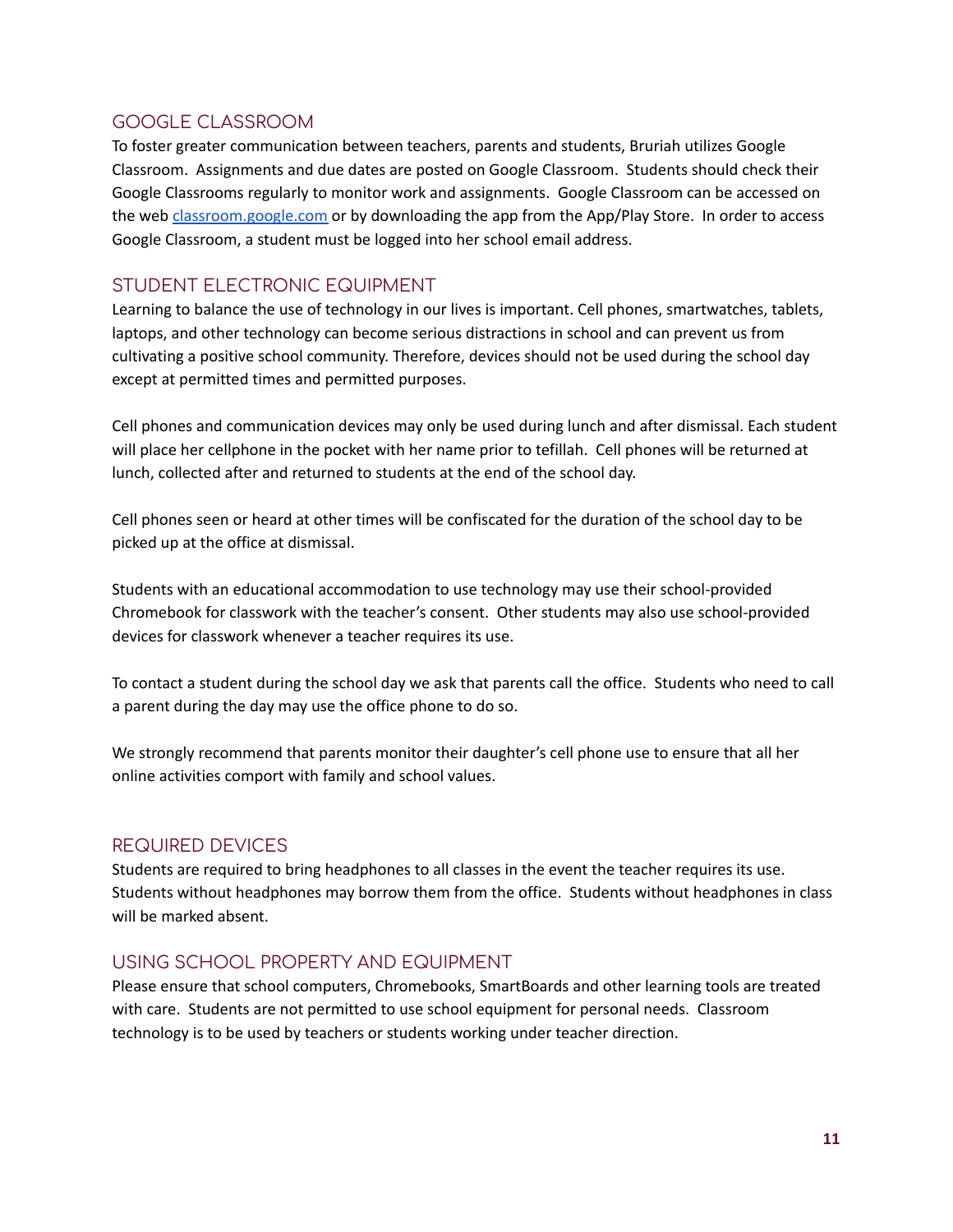# **ACADEMICS**

### EXAMINATION POLICY

Students will only have one scheduled examination per day, other than makeup exams. Short quizzes may be given any time, including on the same day as an examination. Quizzes are limited to cover only a few days of material and should not exceed 15 minutes in length.

Students will be notified of all examinations in advance by their teacher. Additionally, the examination schedule can be found on our school [website.](http://bruriah.org) For all questions or concerns about the examination schedule or about any particular exam or quiz, a student should speak with their grade advisor.

Students may not be excused from a classroom after finishing an examination; each student must stay in the classroom until the end of the period. A student may bring work with her prior to beginning the examination so that she may work quietly after completing the exam. Students may not have unauthorized technology, including smartwatches, in the room while an examination is in session, and may not be excused to get work from her locker. Any student found with such a device during a test will have it confiscated and receive a zero on the test.

Midterm and final examinations may be cumulative and can include any or all of a semester's work.

## MAKEUP EXAMINATION POLICY

Should a student be absent for an examination, she will only be allowed to make up one examination, per course, per semester without academic penalty. If a student misses a scheduled makeup examination without extenuating circumstances, points will be deducted from her grade on that exam.

A student who is in school on the day of an exam must take the exam on time unless an exception was approved by an administrator. Without permission, a student who does not take the test will have 10 points deducted and must take it the following school day.

It is in the best interest of the student that missed tests be made up as quickly as possible. Tests should be made up within 2 school days. For extended absences, the student should meet with her grade advisor to arrange a makeup test date. If a student is unable to take a makeup test on time, she should discuss the matter with an administrator before the scheduled makeup test time. If a makeup test is not taken within a month of the original test date, the test may be entered as a zero.

Students are permitted to take up to five makeup tests per year.

Makeup midterm and final examinations will only be given to students who missed the examination due to a sudden illness and have a note from a doctor. Makeup midterm and final examinations are administered on the day following the last examination in both January and June. Students who anticipate missing a final examination for any other reason will only be entitled to take a makeup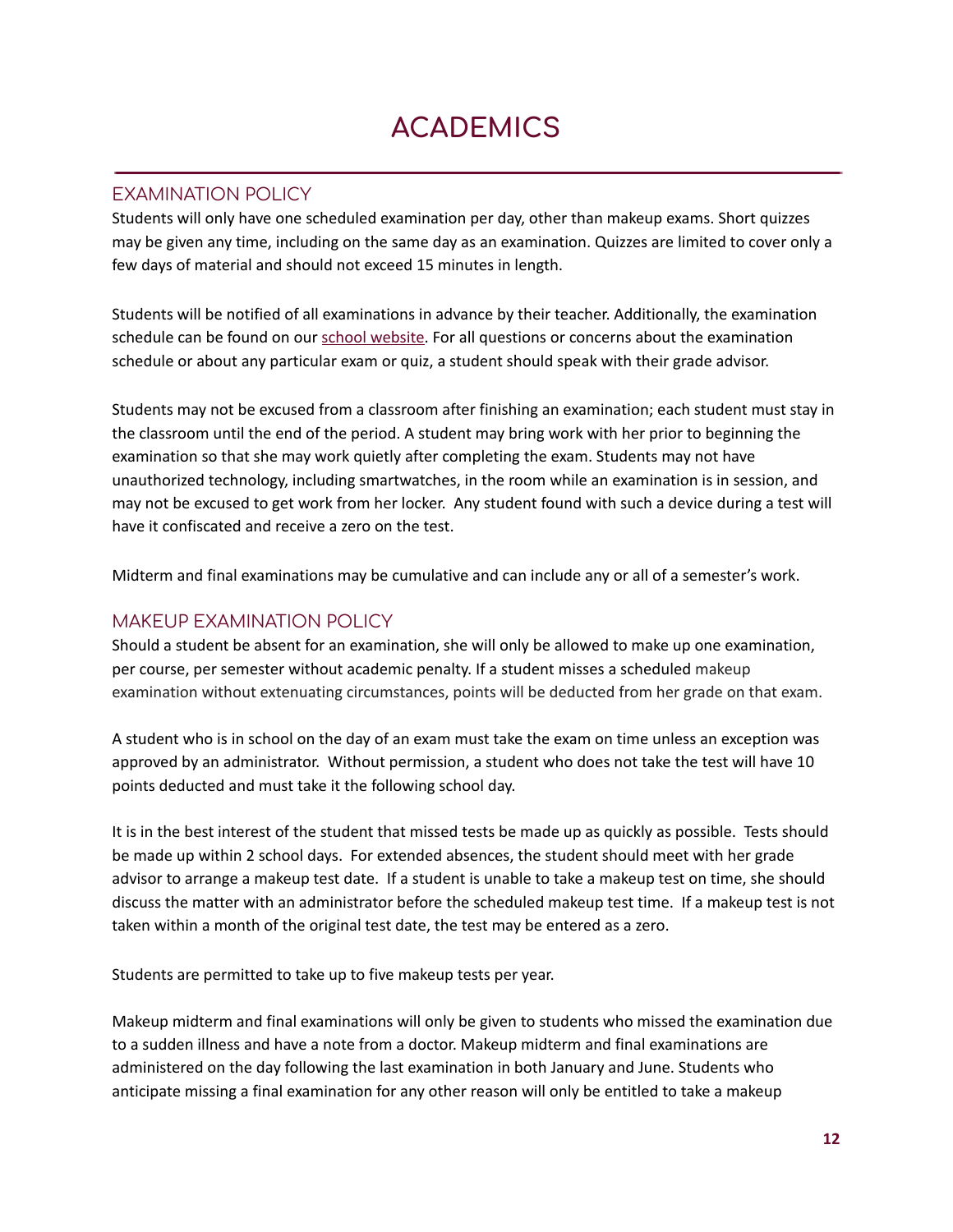examination at the discretion of the administration. If a makeup examination is granted, additional work may be assigned by the teacher and the content of the examination will be determined by the teacher.

Absence for a midterm or final exam due to illness must be accompanied by a doctor's note without which there will be a 10-point deduction. No makeup exams will be offered for early vacation or summer jobs.

## REPORT CARDS

Report cards are an important tool for monitoring and measuring academic progress. Students and parents should use report cards to celebrate achievement and find opportunity for continuous improvement. Report cards are posted online at the end of each trimester on 360.

Each class has a grading rubric that accounts for all assignments, exams, classwork and participation. Missed tests and assignments are factored as a zero in the course average. Failure to take a final exam or submit a major project will result in a final grade of "F" for the course. Final grades may be recalculated once a student completes required course work.

Behavior and Work Habit grades are also noted each trimester for each class.

# GRADUATION REQUIREMENTS

Being a Bruriah graduate is a note of distinction shared by thousands of proud alumnae around the world. Students earn a diploma upon successful completion of Bruriah's four year curriculum. Students who are unable to successfully complete their course requirements during the school year may still earn a diploma by working with the school to complete, remediate or recover coursework. In this event, options may include summer work, an accredited summer school or credit recovery program, or academic work with a makeup test or course project assigned by the teacher.

Transcripts to colleges and seminaries are generally sent as early as November of senior year with final transcripts shared after graduation. Incomplete or failed courses appear as an "F" on official transcripts until they are remediated.

# NATIONAL HONOR SOCIETY

Students are eligible for induction into Bruriah's chapter of the National Honor Society in their senior year. Eligibility qualifications include:

- **● Scholarship.** Per school guidelines, students must have a minimum of at least a 90 average
- **● Service.** This involves voluntary contributions made by a student to the school or community, done without compensation.
- **● Character.** The student of good character is cooperative; demonstrates high standards of honesty and reliability; shows courtesy, concern, and respect for others; and generally maintains a clean disciplinary record.
- **● Leadership.** Student leaders are those who are resourceful, good problem solvers, and idea contributors. Leadership experiences can be drawn from school or community activities while working with or for others.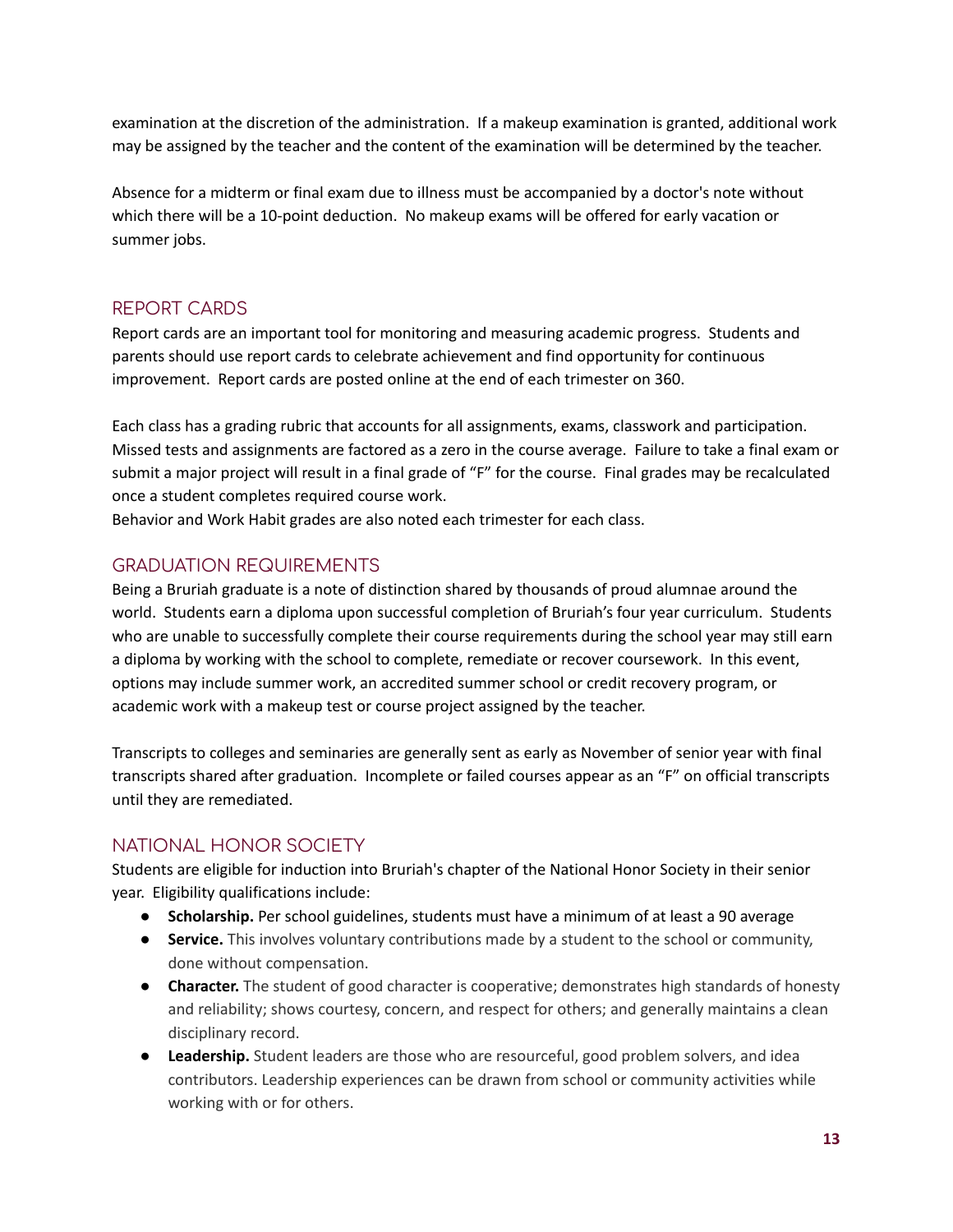Attendance and classroom behavior grades are considered as well. If a student has been suspended from school she will be ineligible for membership.

# ACADEMIC INTEGRITY

Bruriah students maintain integrity and uphold Torah values in all areas of life. Students must be scrupulously honest when taking examinations and submitting work. A student must submit only her own work. Students are responsible for the full citations of others' ideas or words in all research papers, reports and projects. Violation of these standards is a breach of faith with the rest of our Bruriah community, undermines our shared values and is not acceptable. Lapses of academic integrity will result in a zero. To receive credit, a student will be required to redo any such assignment or assessment. A repeated lapse may result in suspension or expulsion.

Academic dishonesty is an action intended to obtain or assist in obtaining credit for work which is not one's own, submitting the work of another person as one's own, or facilitating another student to do so.

Examples of academic dishonesty include, but are not limited to:

- Communication with another person during an assessment, including calling out.
- Copying material during an assessment.
- Allowing another student to copy from one's assessment.
- Having access to unauthorized notes or devices during an assessment.
- Copying or working with another student on an assignment unless instructed to by the teacher.
- Submitting a paper or project which is not fully one's own work.
- Copying another student's assignment.
- Copying computer software or data created by others.

Plagiarism is the act of representing as one's own work the published or unpublished thoughts, ideas or writings of another person. This definition includes papers, computer programs, drawings, artwork and all other types of work, which are not one's own. Types of plagiarism include word-for-word, mosaic (rearrangement or rewording) and indirect (paraphrasing of a passage) without documentation or citation.

Material taken from another source without adequate documentation includes, but not limited to:

- Turning in someone else's work as your own
- Copying words or ideas without citation
- Failing to put a quotation in quotation marks
- Giving incorrect information about the source of a quotation
- Changing the words but copying the sentence structure of a source without citation
- Copying so many words or ideas from a source that it makes up the majority of your work, whether you provide citation or not.

Changing the words of an original source is not sufficient to prevent plagiarism. Retaining the essential idea of an original source and not citing it is still plagiarism no matter how drastically one alters its context or presentation.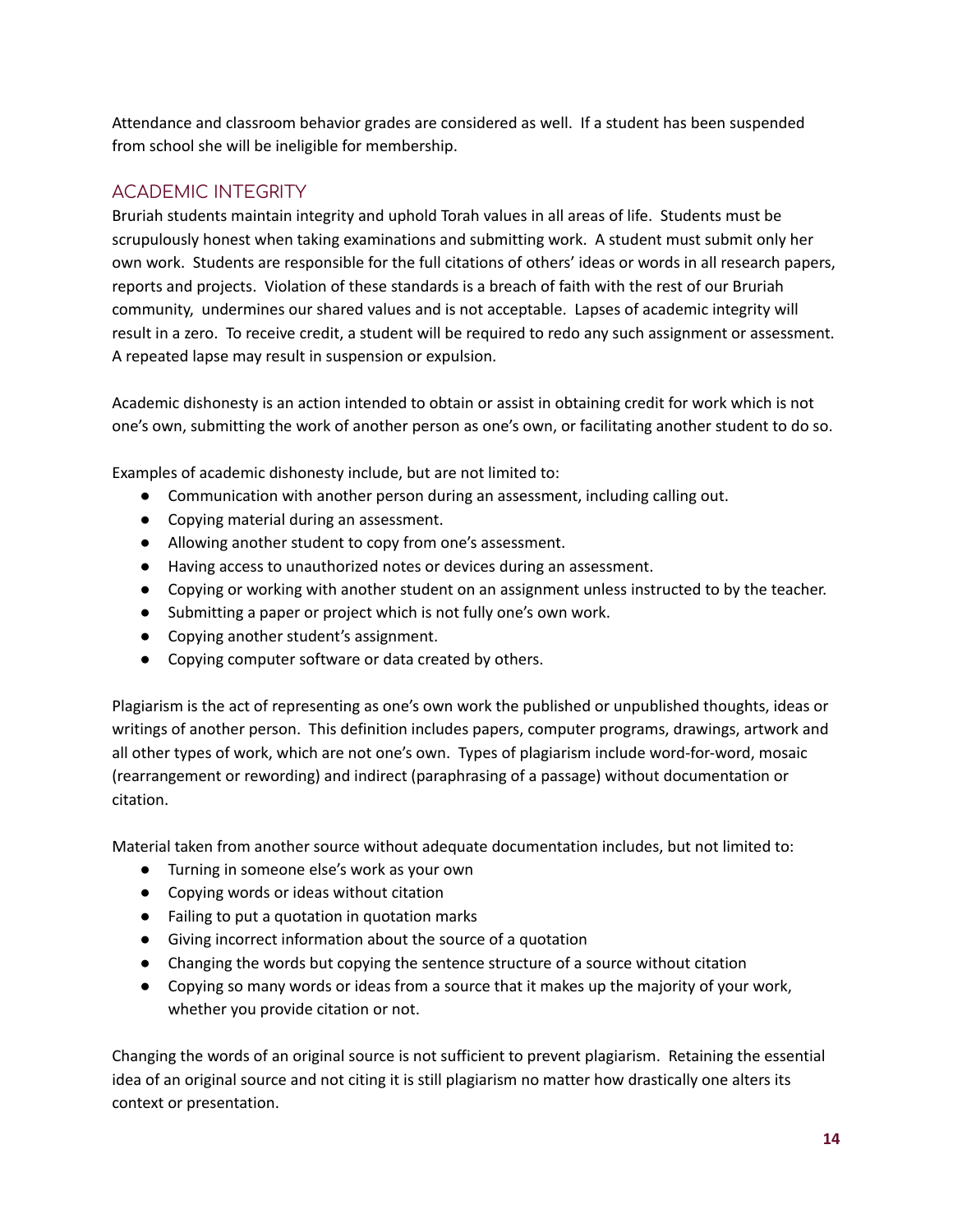## PHYSICAL EDUCATION PROGRAM

Nurturing the whole student is central to healthy development. Bruriah's gym is home to over a dozen athletic teams and a robust physical education program. In gym class, students can exercise muscles not often used in a typical class and release energy in a healthy way.

Bruriah's gym uniform consists of a Bruriah-imprinted shirt and sweatpants which you will purchase and receive at Orientation during 9th grade or your first year at BHS. Students may want to purchase a second Bruriah gym shirt). Each student must wear her gym uniform as well as a pair of sneakers to class.

Students unable to participate in gym class due to physical ailment or medical condition should provide a doctor's note in advance stating the reason necessitating gym exemption.

## COMMUNICATION

Healthy communication is the bedrock of the Parent-School Partnership. Bruriah keeps parents informed throughout the year and we encourage parents to reach out with any questions, concerns or nachas. Any member of the Bruriah staff can be reached by email directly (Bruriah staff emails follow the [FirstInitialLastName@bruriah.org](mailto:FirstInitialLastName@bruriah.org) format) or by phone through calling the main office: 908-280-6400.

Back to School Night is an excellent opportunity for parents to meet their daughter's teachers. We encourage participation in Back to School Night as it introduces the year, sets expectations and provides a foundation for partnership. Please refer to the school calendar for the date.

360, our online grading system, offers parents and students the ability to track progress in all areas. An email with instructions for accessing the academic portion of 360 is sent at the start of the school year. For assistance please call/email the office: 908-280-6400 or [office@bruriah.org](mailto:office@bruriah.org).

We invite parents to participate in school events and welcome parent volunteers. Parents may volunteer to organize PTA and faculty appreciation, help support events, organize meetings, suggest programs or extra-curricular activities, lend professional expertise and more.

We also love hearing about your simchas and important family events. Celebrating and observing these moments together is central to being part of the Bruriah family.

## CONTACT INFORMATION

To ensure effective communication, please update the office with all changes in contact information, including home and email addresses, home and cell numbers.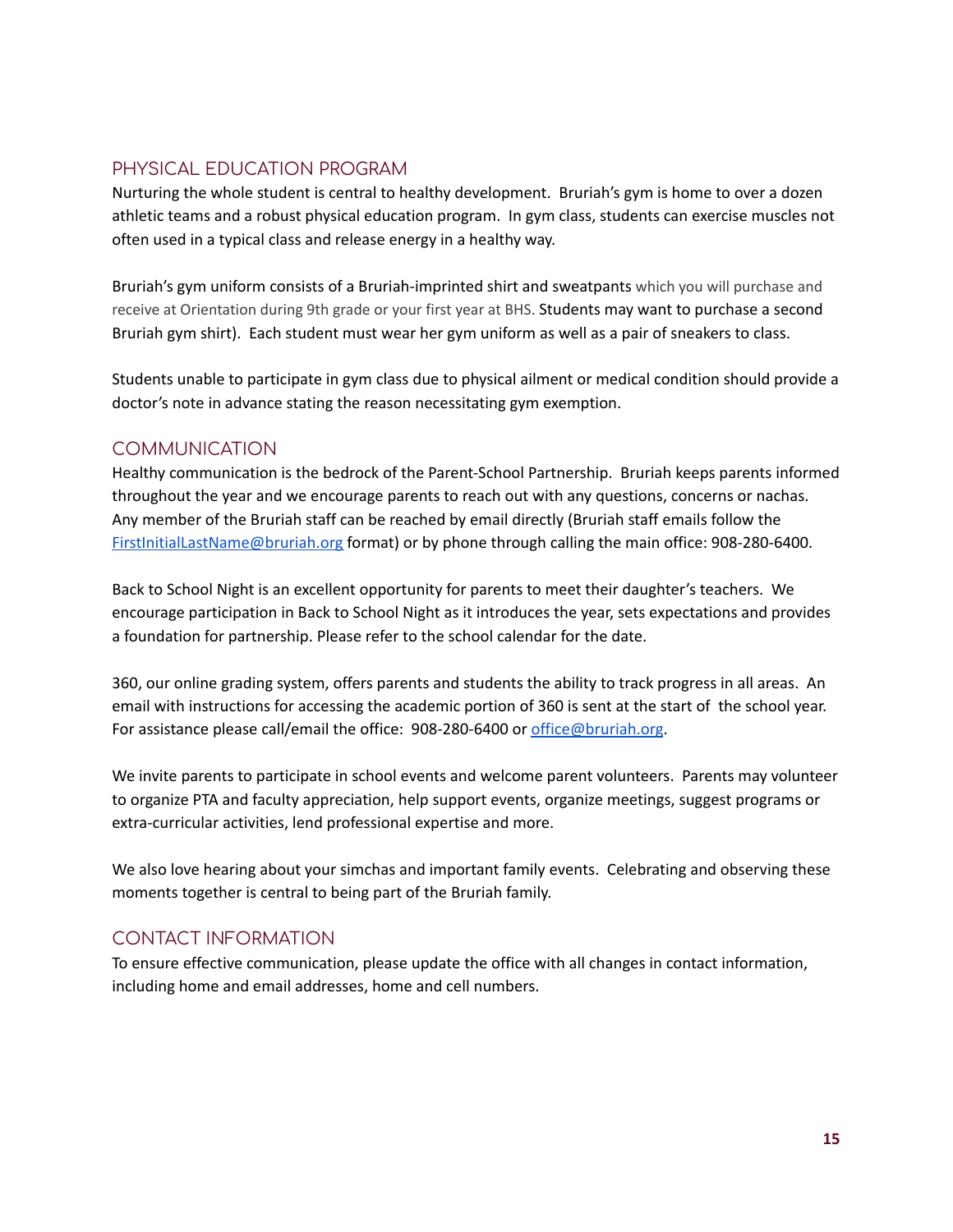# **COUNSELING**

Bruriah's robust counseling department plays an integral role in identifying individual student needs, planning grade-wide and school-wide programs, and supporting students in all domains throughout their years at Bruriah.

## **GUIDANCE**

Guidance counselors at Bruriah support students in making decisions, overcoming challenges, and cultivating a safe and positive school space for optimal growth and development. Guidance counselors serve as resources to staff and parents in supporting students through the inevitable peaks and valleys of adolescence.

# GRADE ADVISORS

Grade advisors oversee individual students' academic success, social-emotional development, and personal and religious growth. In addition, they foster grade ruach and achdus, working with students, parents, staff, and administration to promote positive student and school outcomes.

# COLLEGE GUIDANCE

College Guidance assists students in making the right choices for college applications, acts as an advocate for students, and helps facilitate a calm, pleasant, and meaningful college search and application process for students and parents.

# ISRAEL GUIDANCE

Israel Guidance supports students in selecting the appropriate seminary in order to maximize the Israel learning experience. Israel Guidance staff meet with students to discuss the intellectual, spiritual and emotional objectives for the year in Israel as well as assist students in navigating the application process.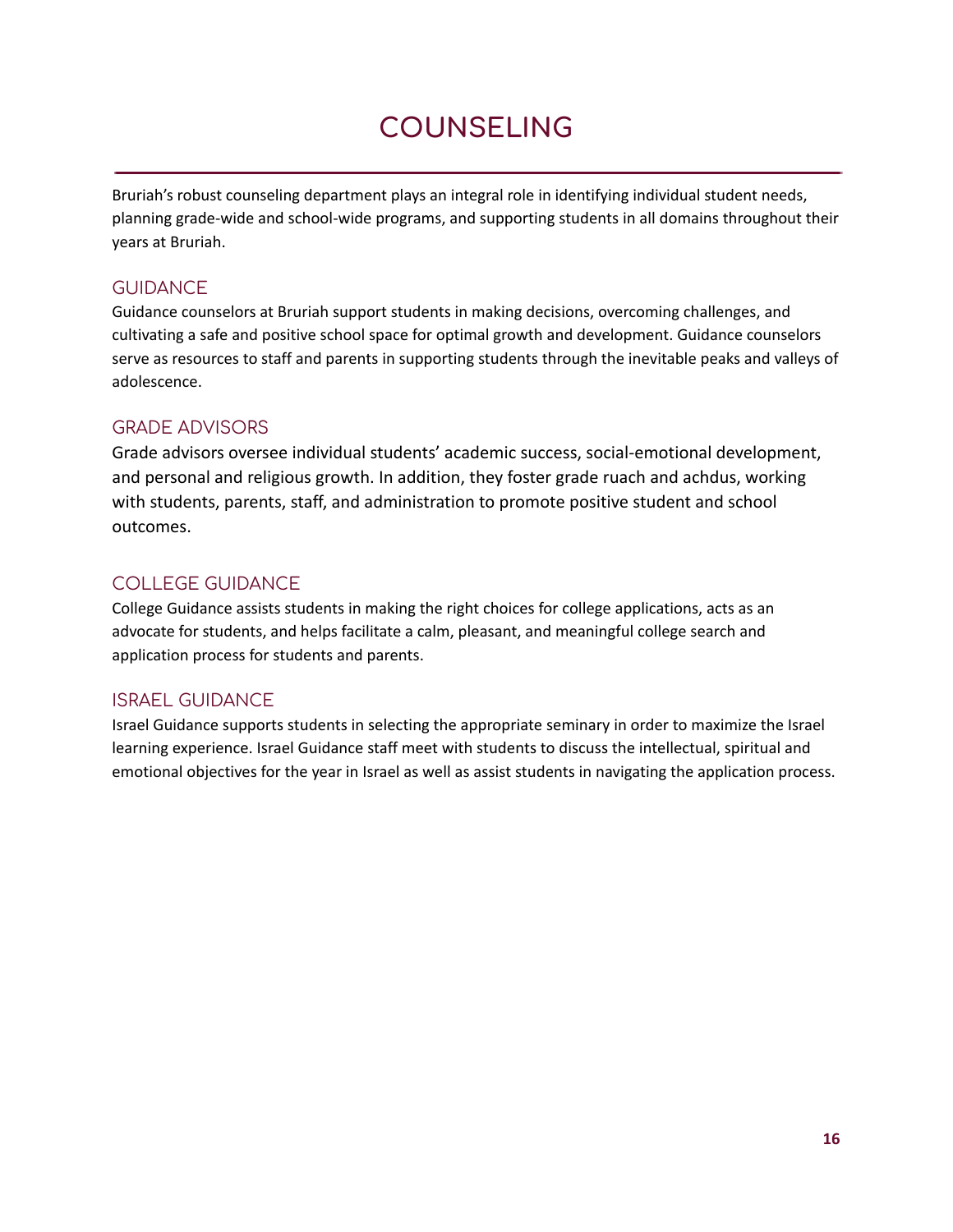# **CO AND EXTRACURRICULAR PROGRAMMING**

Nurturing every aspect of a student is essential for healthy growth and development. Bruriah's extra-curricular opportunities provide an array of activities, clubs, and sports teams to meet the aspirations, goals and uniqueness of our diverse students.

### עולם חסד יבנה PROGRAM CHESED

Chesed is a pillar of our world and a central characteristic of every Bruriah girl. Bruriah students commit to perform 30 hours of Chesed each year. In truth, our students perform far more than 30 hours of Chesed; however this program creates a mindfulness of time and how we prioritize it. We help each girl find appropriate Chesed opportunities in school, the community or beyond. Students track and submit their Chesed hours on the mobileserve app. Chesed hours are noted on report cards and their completion is a prerequisite for engaging in extra-curricular activities and graduating.

# SCHOOL TRIPS and CO-CURRICULAR ACTIVITIES

School trips and co-curricular activities are an enriching part of Bruriah's educational program. They augment academic studies and expand students' experiential horizons. These trips and programs are part of Bruriah's curriculum. Students who are absent from a field trip or program are required to complete a make-up assignment.

## General Organization (G.O.)

Participation in G.O. is one of the many ways that Bruriah affords students an array of leadership, academic, extra-curricular, athletic, and artistic opportunities so that each student can find a place to express herself, explore her talents and shine.

Students chosen to represent their peers on G.O., as a committee head or an officer, model and reflect Bruriah's values at all times. To be eligible for G.O. a student must:

- Represent the values of Bruriah.
- Maintain her grades throughout her term on GO
- Adhere to the Bruriah dress code in and out of school
- Have no more than 4 current year infractions
- Not have more than 12 current year absences
- Not have more than 1 "U" or no more than three "NI"s on her current year report card
- Have logged at least half of the current year's CHESED hours requirement

## SPORTS AND ACADEMIC TEAMS

Whether you are an athlete with dreams of winning a championship or just want to try a new sport, Bruriah's athletic department offers more than a dozen athletic team options. Sports are excellent ways for students to develop skills, make new friends, emerge as better teammates and leaders, and enjoy the rigors and thrills of healthy and friendly competition.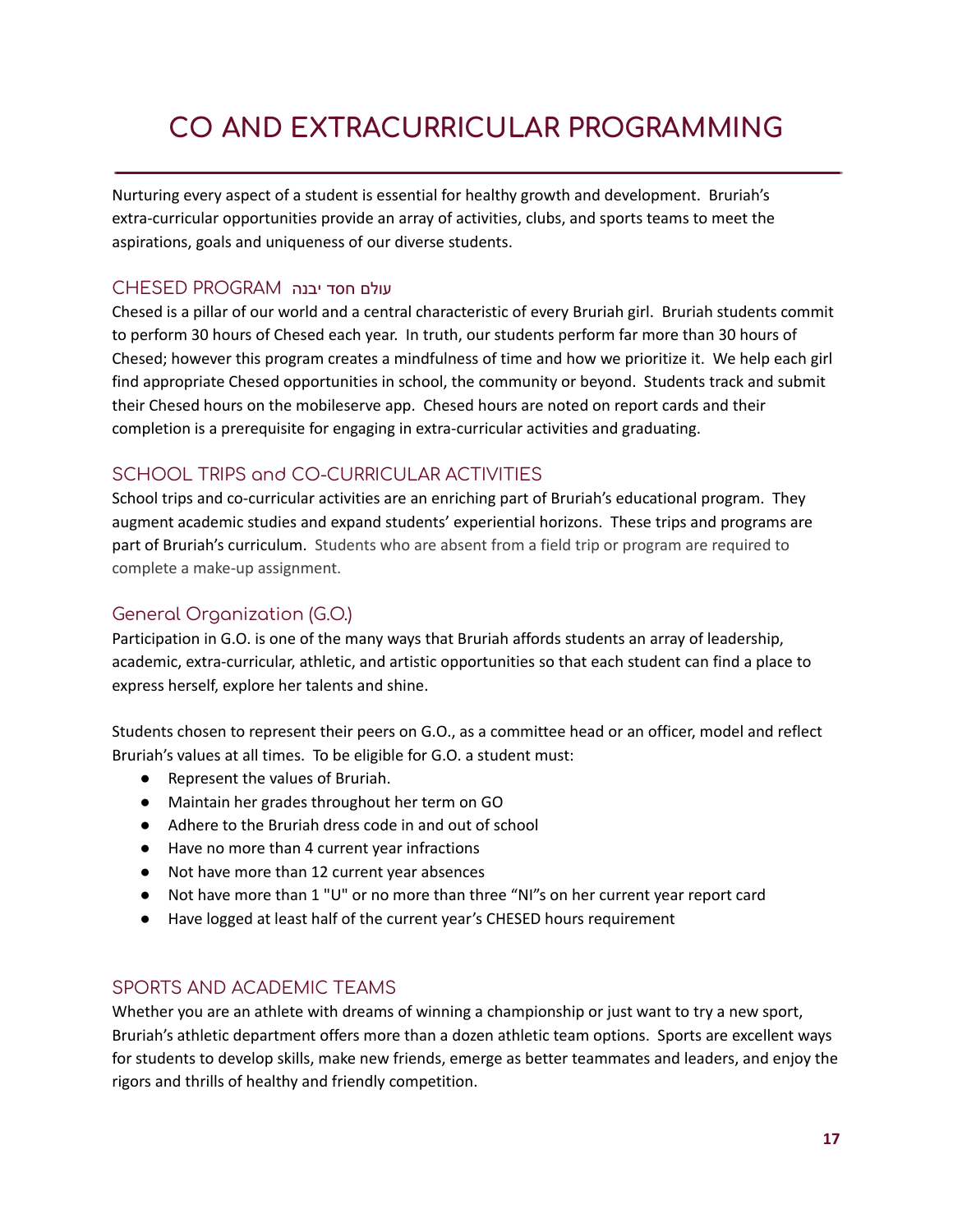Bruriah academic teams enable students to pursue their passions and explore their talents in creative and rewarding ways. From Torah Bowl, to Mock Trial, Envision Shakespeare and more, there is an activity for every interest.

To participate on a Bruriah Team, students must:

- Demonstrate a team-first spirit
- Exhibit good sportsmanship
- Represent Bruriah's values
- Pay a \$100.00 team fee
- Have completed 30 CHESED hours for the previous year.
- Submit a current athletic medical form (for sports teams).
- Bring a smile.

Student behavior inconsistent with Bruriah's values will have an adverse effect on the team. A student may be suspended for 1-2 games or more should she be suspended from school, receive 2 Us or 4 NIs on her report card, receive multiple dress code infractions, be repeatedly late to class or Tefillah or be absent more than 10 times.

A student absent during the school day is ineligible to participate in that evening's game/meet.

BELOW ARE SOME OF OUR CO- AND EXTRACURRICULAR ACTIVITIES, CLUBS, AND TEAMS:

MS Basketball MS swim team JV Basketball Varsity basketball Varsity volleyball HS Swim Softball JV Soccer Varsity Soccer Hockey Tzedaka Chesed Chesed choir Chesed musical group Tehillim Book club Publications Green Team Mock Trial Debate Yearbook Mother Daughter Production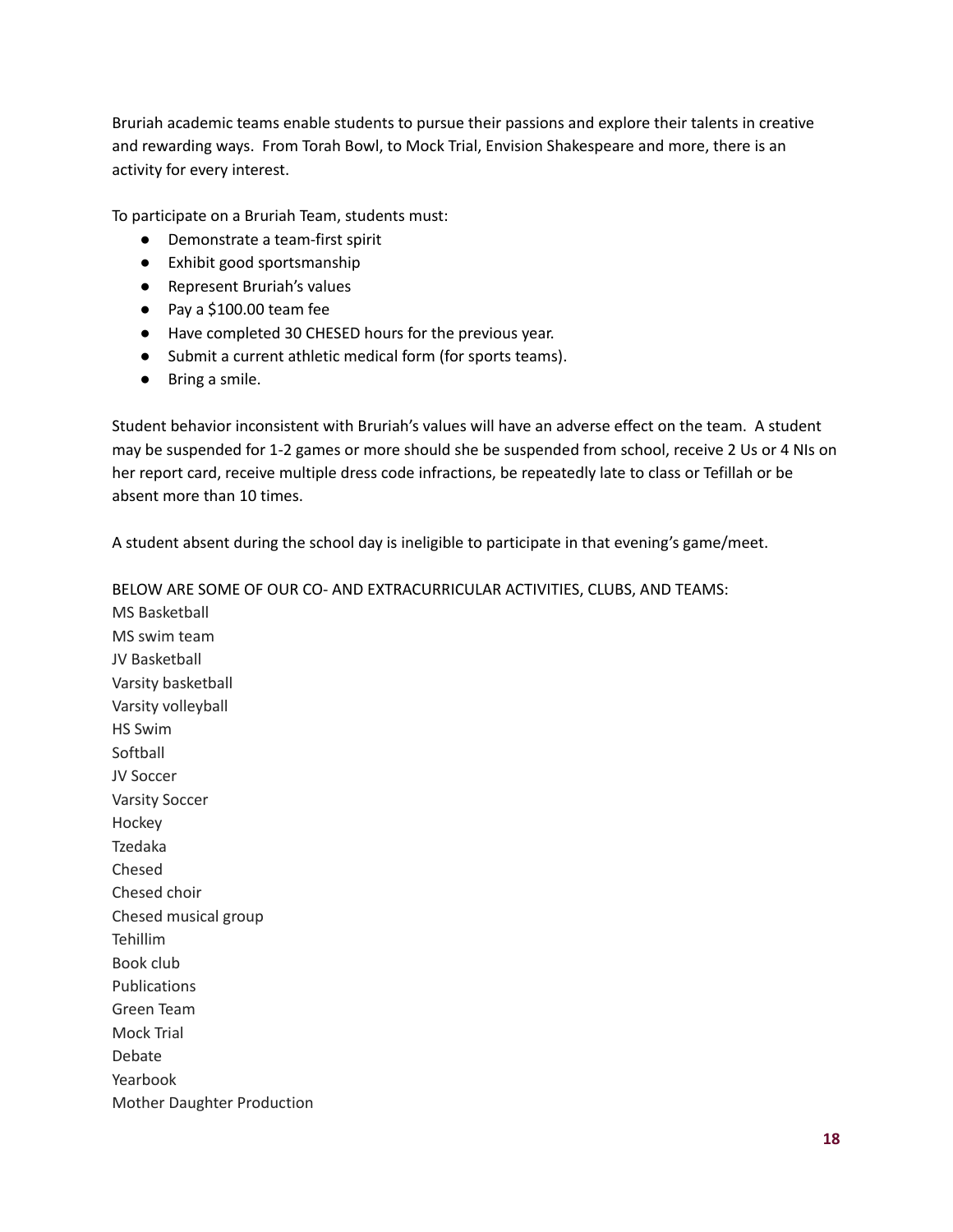Torah Bowl School Play Envision Shakespeare MAPS Middos Are The Purpose Program Grade Wars Chidon HaTanach WINS Winter Inspiration Saturday Night Word Watch Shmiras HaLashon Kol Hanearim literary journal Chesed Orchestra AISAC Eretz Yisrael Committee Libi BaMizrach literary journal Giving Tree publication Yachad Club PR Committee

# **SCHOOL SUPPLIES**

## **LOCKERS**

Each student is assigned a locker at the beginning of the year. Lockers are to be kept neat and clean. Please do not write or hang anything on the outside of your locker that is not in accordance with school standards.

## STATE LOAN BOOKS

Students receive general studies textbooks on loan from the State of New Jersey. These books must be returned at the end of the school year in the same condition as they were distributed. Students are responsible for any loss, theft, damage or defacement of books.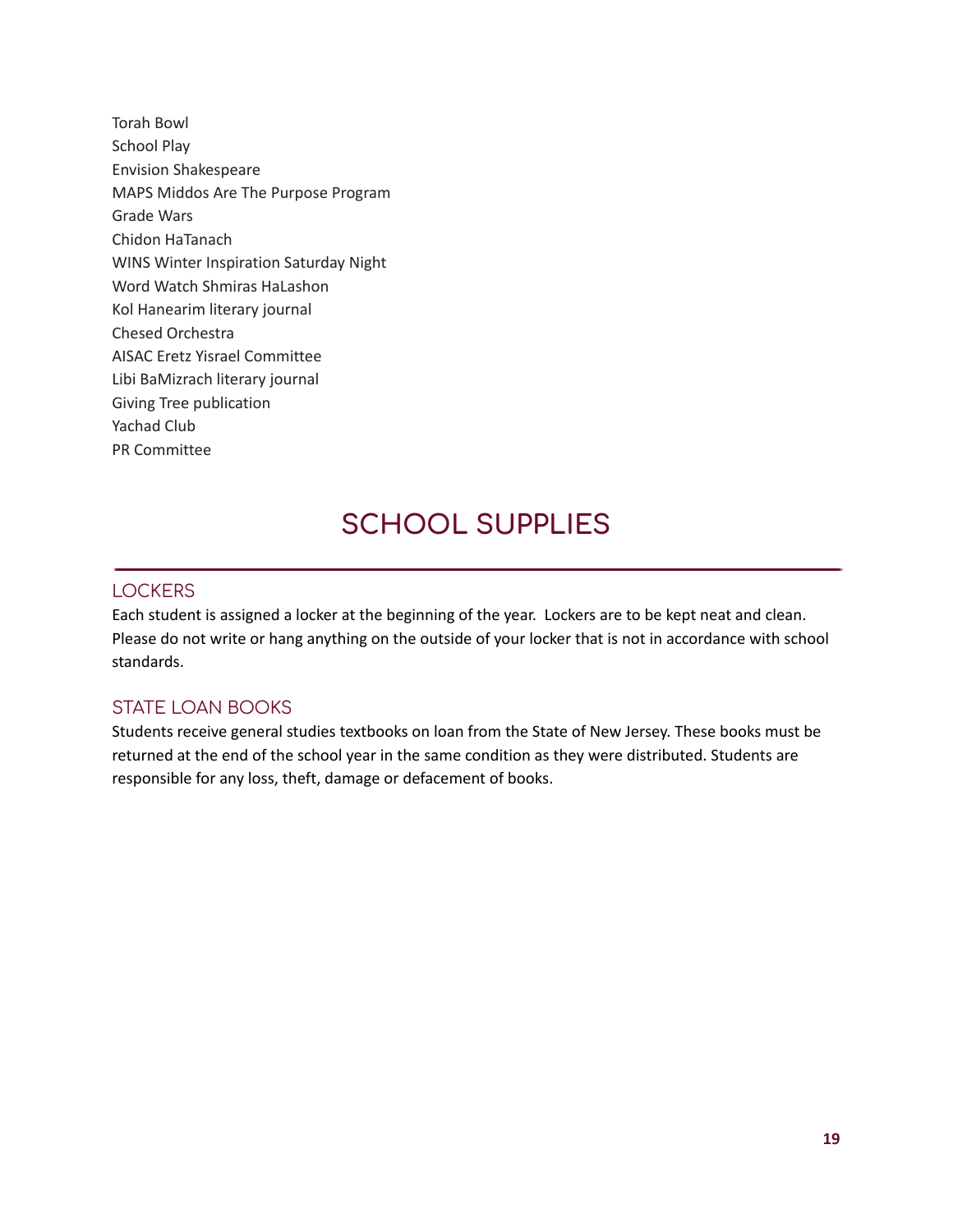# **SCHOOL CULTURE**

## TORAH VALUES AND EMOTIONAL SUPPORT

Bruriah is committed to maintaining a safe and wholesome community shaped by Torah values. Bruriah helps students develop the skills to make wise choices that are inspired by our core beliefs and that promote and protect their physical and mental health, as well as that of others. Students are expected to live in accordance with Halacha in and out of school. This includes their middos, manner of speech and expressions of thought in speech, writing or online. This also includes interactions that take place on or off campus, and those that take place on social media platforms and group chats.

We at Bruriah understand that during the teenage years, students work hard to determine their values and future path in life.We are here to support you on that journey. Our teachers, guidance staff and administrators are here to answer your questions, guide you, and help you make the right decisions over your four years in HS. You can share anything privately with us, and we will work to help you with whatever you find to be challenging or uncomfortable on your journey to self-discovery, whatever the source of that discomfort. Our school community is made stronger by working together, keeping in mind that self-discovery is personal for each individual and private to her.

Our school community dialogue is sensitive, kind, supportive and governed by Torah and Halacha. We ask that you not share sensitive matters, whether of an emotional or halachic nature, with other students or in public forums, including on-line statements that others may see or hear. These are important and deeply personal matters that should be discussed and explored in the proper settings and with the appropriate support. Anything a student reveals to a guidance counselor or member of the faculty or administration will be considered as if the student has asked for support and is making an honest attempt to grow beyond that point. We are committed to assisting each student as long as it does not compromise the safety and health of herself or others.

As high school is a time for self discovery, relationships and other activities that can serve as a distraction from personal growth are strongly discouraged.

# SAFE SCHOOL POLICY

Students have the right to a safe and healthy school environment complete with mutual respect and tolerance. Behavior that infringes on the safety of any student is not acceptable. A student shall not intimidate, harass or bully another student through words or actions. Such behavior includes: direct physical contact, such as hitting or shoving, verbal assaults, such as teasing or name calling, social isolation, manipulation or repeat requests to engage in certain behavior or activity, whether in person, in writing, or through digital or social media.

Bruriah participates in the OU Uniform Drug Policy and Safe Schools Yeshiva Network. Therefore, student use of alcohol (except for religious observance and within reason), tobacco, or drugs, at any time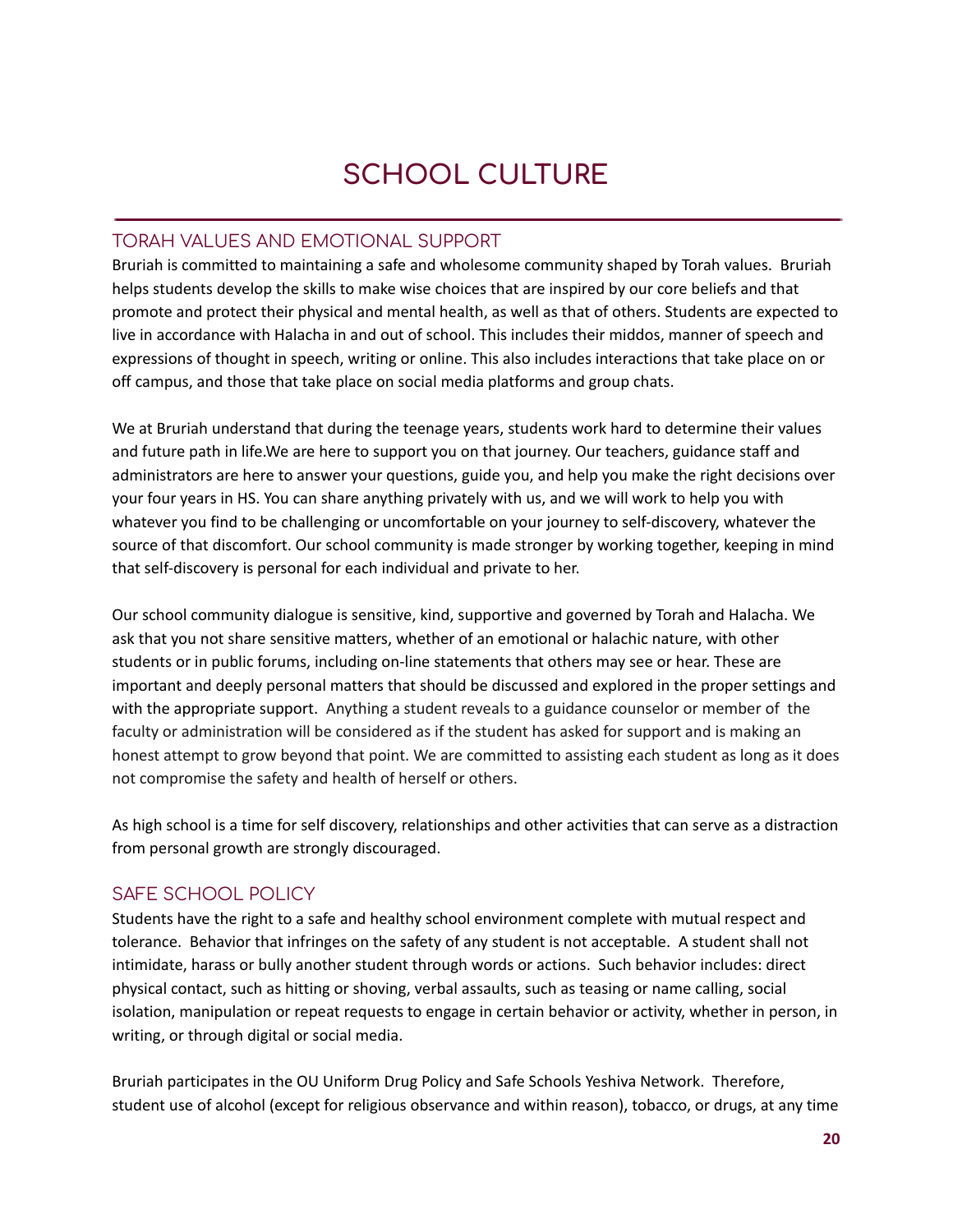or place is strictly prohibited and may be subject to disciplinary action, including expulsion from school. Use of a controlled substance at Bruriah or any JEC campus, or at any school-sanctioned event, is grounds for immediate expulsion.

Our first goal is education and prevention. Students learn about the effects of drugs, alcohol, and tobacco as part of our curriculum. Our grade advisors and guidance professionals also run programs and conduct conversations that focus on the broader goal of developing wise, confident, and safe decision-making skills.

To ensure that our school remains a safe and nurturing environment, free of use and abuse, Bruriah has a policy of investigating all concerns of substance use, in or out of school. Bruriah reserves the right to test any student at any time for drug or alcohol use without a need to justify the decision. Students may be asked to participate in such testing through the provision of urine, hair or blood samples. Testing is designed to serve as a deterrent and a method of detection. Refusal to submit testing may lead to disciplinary action, including expulsion.

If a student reveals involvement in substance use to a guidance counselor or member of the administration prior to submitting to a drug or alcohol evaluation, we consider it as if the student has asked for help and is making an honest attempt to prevent recurrence of this behavior. We are committed to assisting such a student as long as it does not compromise the safety and health of others. Parents will be contacted and an intervention plan will begin, to ensure the student receives the help they need. The plan will require evaluation and treatment by an outside counselor recommended or approved by Bruriah. Parents must give the counselor authorization to communicate with Bruriah about the student and cooperate in the intervention plan. At the discretion of the principal, students may be suspended from participation in extra-curricular activities and trips. Bruriah may mandate ongoing drug testing for students who have tested positive or have admitted to past drug use. A student may be asked to leave Bruriah if she fails to follow the intervention plan or tests positive in the future.

In the event that a student develops a substance abuse problem that affects her ability to participate appropriately in school or that negatively impacts other students, or if she refuses to follow her treatment plan or be tested, disciplinary action may include expulsion.

# DRESS CODE

The Bruriah dress code is designed to promote Bruriah's values and create an atmosphere appropriate for a Torah institution. Student dress should reflect a sense of dignity and refinement befitting a בת .תורה

- Skirts and dresses must cover knees at all times, whether walking or sitting.
- Front and side slits are not permitted. Back slits must stop below the back of the knee.
- Sleeves must cover elbows at all times.
- The collarbone must be covered at all times.
- Tops should overlap skirts so no skin shows when sitting, bending, or raising one's hand.
- Clothing should be of appropriate size and not be tight.
- Inappropriate wording or images are not allowed.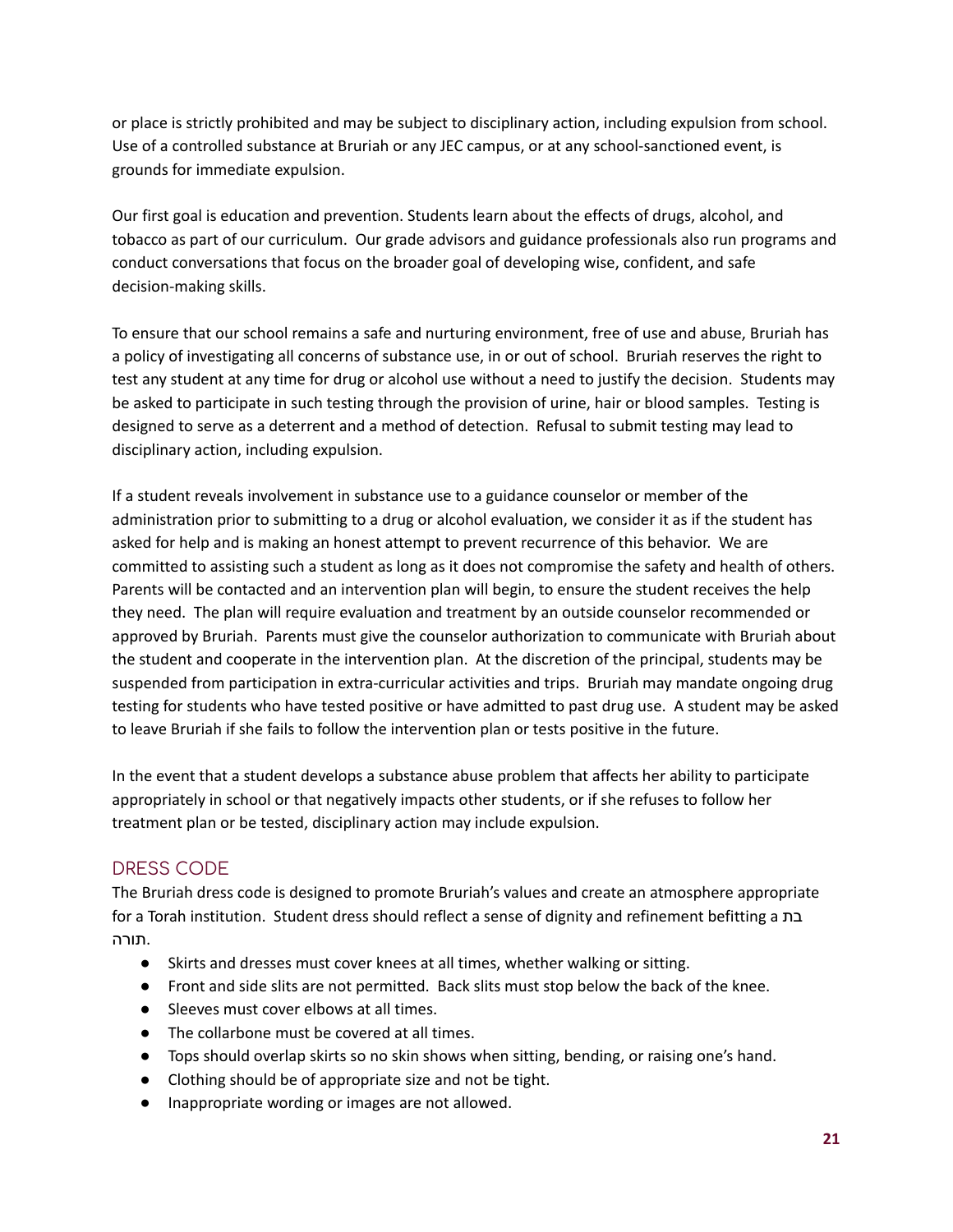- No open toe or open back shoes without socks, stockings or tights.
- Capri-Length leggings may not be worn.
- In cold weather, some students wear sweats or flannels under their skirts while waiting for the bus. These must be taken off when the student reaches school.
- Makeup may only be worn by 11th and 12th graders and only in an understated manner.
- Only one earring per ear may be worn to school, on the lobe.
- No hats, caps, bandanas or hoods may be worn in school.
- Hair may be dyed only a natural color; ombre is not a natural color.
- Hair may not be shaved or buzzed, or very short.

This dress code applies in school, at school events, when traveling to and from school, online and when representing Bruriah off-campus, even as a fan at a game or meet off campus.

#### GUARDING PHYSICAL HEALTH

All students must submit verification of adequate immunization, including at least the first of the three Hepatitis B vaccines. Proof of immunization must be submitted prior to the beginning of the school year. This form is emailed out over the summer.

Students participating in school team sports are required to submit a special medical form before participating in team activities.

If a student needs medication during school an authorization form must be filed with the nurse.

At Orientation there is a lice check for all students. Any student found to have nits or lice will not be permitted in school until a certified lice checking professional confirms that she is nit and lice free.

## OUTSIDE FOOD

When arranging an in-school party, please note that no homemade goods may be brought to school for distribution to others. All food must be purchased under proper hashgacha. Students are asked to supply all necessary items as the office does not provide plates, cups, forks, etc. Proper cleanup after events is necessary to maintain a proper learning atmosphere.